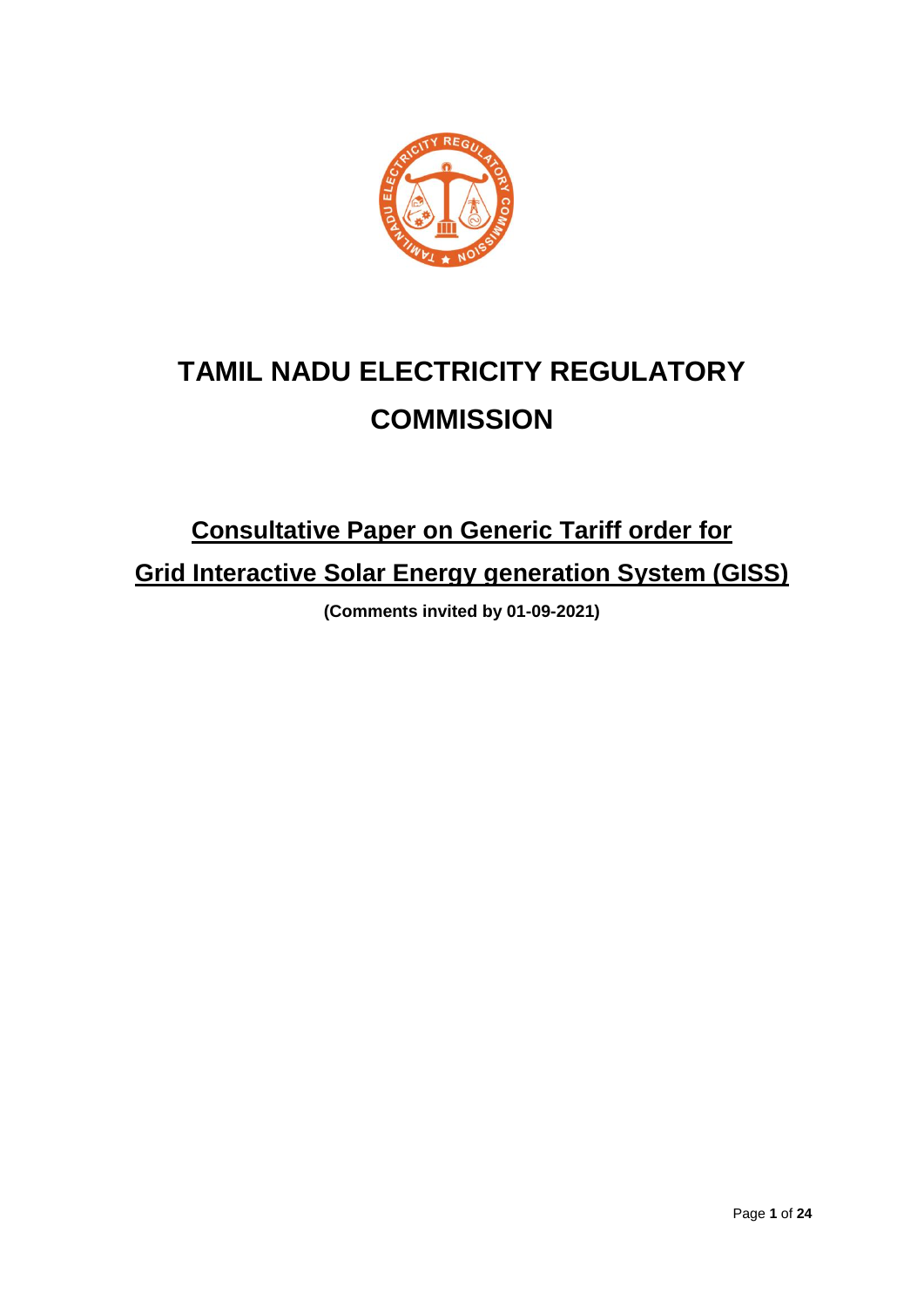# **Contents**

| $\overline{\mathbf{S}}$ | <b>Description</b>                                              | Page           |
|-------------------------|-----------------------------------------------------------------|----------------|
| no                      |                                                                 | <b>No</b>      |
| 1.0                     | <b>Introduction</b>                                             | $\overline{3}$ |
| 2.0                     | <b>Technology</b>                                               | 6              |
| 3.0                     | <b>Legal provisions</b>                                         | $\overline{7}$ |
| 4.0                     | <b>Tariff Determination Process</b>                             | 11             |
| 5.0                     | <b>Tariff Pricing and methodology</b>                           | 11             |
| 6.0                     | <b>Tariff determination and compounds</b>                       | 12             |
| 7.0                     | <b>Tariff rate</b>                                              | 14             |
| 8.0                     | Net work charges                                                | 16             |
| 9.0                     | <b>Applicability</b>                                            | 17             |
| 10.0                    | <b>Energy metering</b>                                          | 18             |
| 11.0                    | <b>Energy billing and accounting process</b>                    | 18             |
| 12.0                    | <b>Standards and technical requirements</b>                     | 20             |
| 13.0                    | <b>Grid connected application process</b>                       | 22             |
| 14.0                    | <b>Operative control period</b>                                 | 22             |
| 15.0                    | Annexure for LCOE calculation, network charges,<br>Form 1 and 2 | 23             |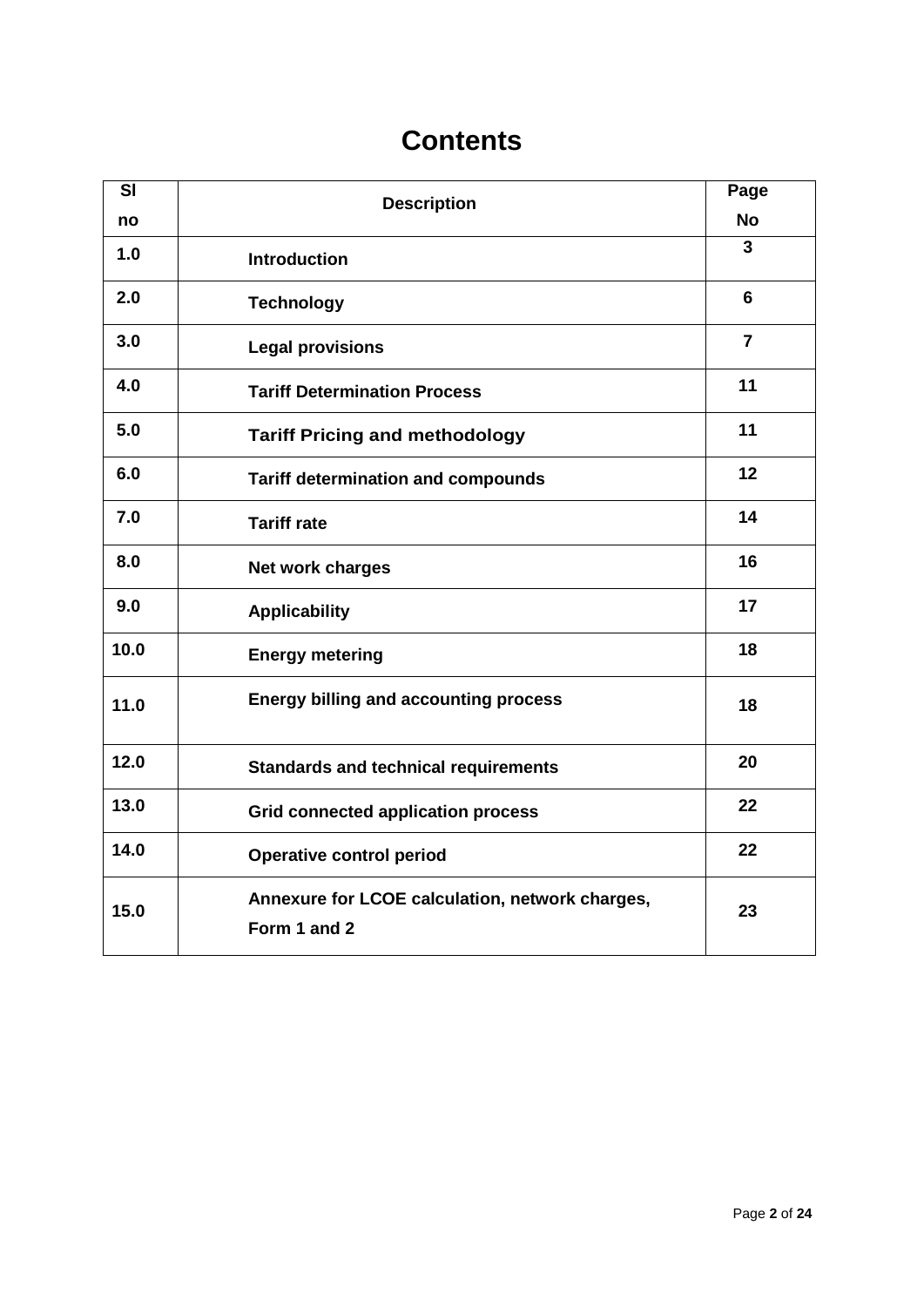## **TAMIL NADU ELECTRICITY REGULATORY COMMISSION**

## **Consultative Paper on Generic Tariff order to Grid - interactive Solar Energy generation system (GISS)**

### **1.0 Introduction**

### **1.1. The importance of grid connected solar energy generation system**

- 1.1.1. The Tamil Nadu Solar Energy Policy 2019 includes a consumer category solar energy target of 3,600 MW by 2023. As of 31st March 2021, only 9.03 % of this target has been achieved. The Tamil Nadu Solar Energy Policy 2019 introduced two metering mechanisms for rooftop/ ground mounted solar energy systems; net feedin and gross feed-in, whereby the consumers could opt between the two metering mechanisms.
- 1.1.2. The Commission had issued Tariff Order No. 3 of 2019 (Order on Rooftop Solar Generation) dated 25-03-2019. The tariff was determined as 75% of: i) pooled cost of power purchase for the respective financial year, or ii) the last feed-in tariff determined by the Commission, or iii) the tariff discovered in latest bidding, whichever is less. For the financial year 2021-2022, this works out to be INR 2.08 per kWh.
- 1.1.3. Clause 9.2 of the Tamil Nadu Solar Energy Policy states that the Commission " may introduce time-of-the-day (TOD) solar energy feed-in tariffs to encourage solar energy producers and solar energy storage operators to feed energy into the grid when energy demand is high." With the declining cost of battery energy storage systems it is expected that prosumers will install consumer category solar energy system coupled with battery storage. These battery energy storage systems at the prosumer level (behind-the-meter) can provide essential gird services such as peak shaving, peak shifting and voltage support.

### **1.2. Need for the consultative paper**

1.2.1. As of 31 March 2021, there is an installed capacity for rooftop solar energy of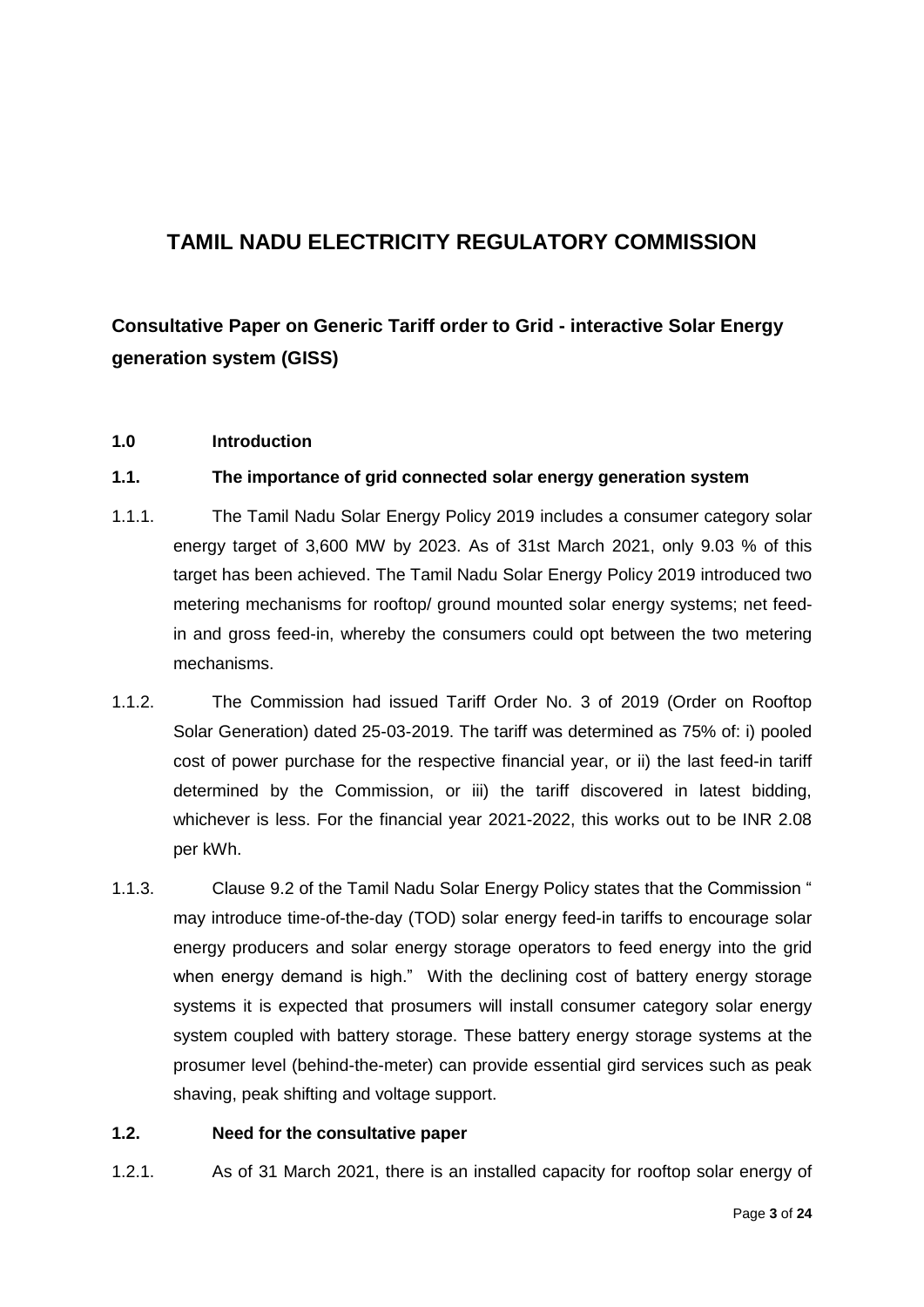325 MW to achieve the target set for 2023 another 3,275 MW will need to be added. Electricity (Rights of Consumers) Amendment Rules 2021 of GoI has furthered avenue for Nett metering, gross metering and net billing and contemplates TOD meter in line with Tamil Nadu Solar Policy as follows:

*" The arrangements for net-metering, gross-metering, net-billing or net feed-in shall be in accordance with the regulations made by the State Commission, from time to time:*

*Provided that where the regulations does not provide for net-metering, net-billing or net feed-in, the Commission may allow net metering to the Prosumer for loads up to five hundred Kilowatt or up to the sanctioned load, whichever is lower and netbilling or net feed-in for other loads:*

*Provided further that in the case of Prosumers availing net-billing or net feed-in, the Commissions may introduce time-of-the-day tariffs whereby Prosumers are incentivised to install energy storage for utilization of stored solar energy by them or feeding into the grid during peak hours thus helping the grid by participating in demand response of the Discoms:*

*Provided also that in case of net-metering or net-billing or net feed-in, the distribution licensee may install a solar energy meter to measure the gross solar energy generated from the Grid Interactive rooftop Solar Photovoltaic system for the purpose of renewable energy purchase obligation credit, if any:*

*Provided also that the Commission may permit gross-metering for Prosumers who would like to sell all the generated solar energy to the distribution licensee instead of availing the net-metering, net-billing or net feed-in facility and the Commission shall decided for this purpose the generic tariff for gross-metering as per tariff Regulations."*

Thus a regulation needs to be enacted on reviewing the existing orders and norms and revising the same in accordance with the Consumer Rules. Also a generic tariff order on charges for net-metering, gross-metering, net-billing needs to be determined as contemplated in the consumer rules besides creating a substantial consumer awareness and information campaigns for the diverse set of consumers to achieve the objective of the solar policy.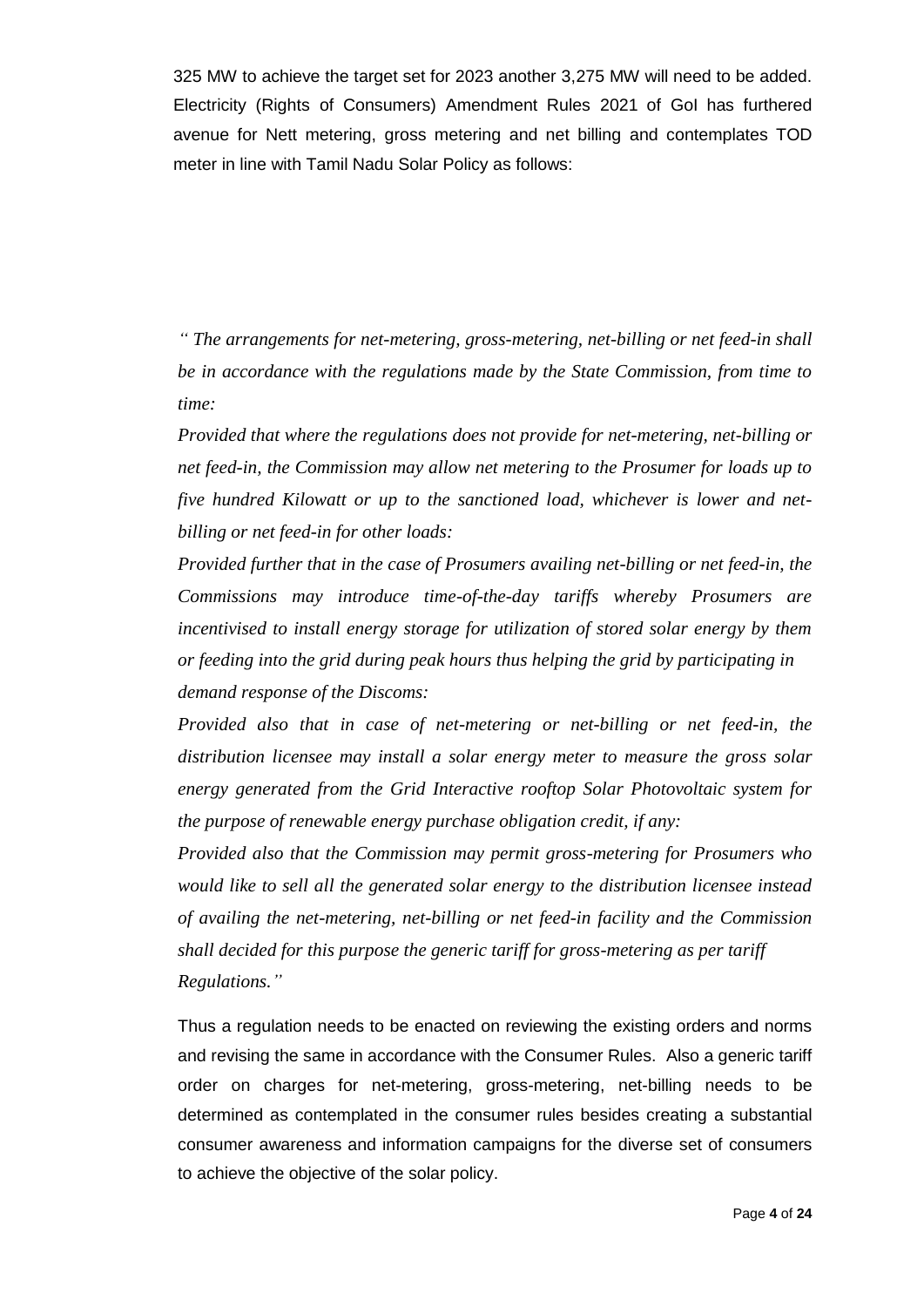As on 31<sup>st</sup> March 2021, Tamil Nadu has a total installed power generation capacity of 33,695 MW (CEA, Executive Summary on Power Sector, March 2021). The rooftop solar energy capacity installed in Tamil Nadu as of 31<sup>st</sup> March 2021 represents 0.96% the total installed power capacity and approximately 0.20%of the total energy consumption in the State.

| <b>Month and Year</b> | <b>Rooftop solar</b><br>capacity (MW) | % of 2023<br>target | <b>Capacity addition</b><br>required to meet the 2023<br>target (MW) |
|-----------------------|---------------------------------------|---------------------|----------------------------------------------------------------------|
| <b>March 2019</b>     | 142.95                                | 3.97                | 3,457                                                                |
| <b>March 2021</b>     | 325.06                                | 9.03                | 3,275                                                                |

- 1.2.2. Energy fed into the grid from rooftop solar systems and behind the meter energy storage systems does not require transmission and significantly reduces distribution losses since most of the generated energy is consumed at, or near to the point of generation. This is expected to reduce the Licensee"s average cost of supply. Additional benefits include:
	- (a) voltage improvements;
	- (b) reduction of transmission capacity charges;
	- (c) Reduction of stress on lines and equipments;
	- (d) generation-consumption matching (during grid outage both generation and consumption stop while in utility category systems generation stops with consumption carrying on elsewhere)
	- (e) deferral of infrastructure up gradation.
- 1.2.3. In order to accelerate the deployment of consumer category solar energy systems and to meet the State"s target of 3,600 MW by 2023 a new grid connected solar energy tariff order that applies to all categories of metering mechanisms is proposed. Additionally, the introduction of a ToD (time-of-the-day) feed-in tariff premium aims at promoting the uptake of grid-interactive prosumer energy storage systems.
- 1.2.4. With the proposed revision of norms of gross metering, net metering and net feed-in mechanism the tariff applicable to the exported energy has been delinked from consumer tariffs.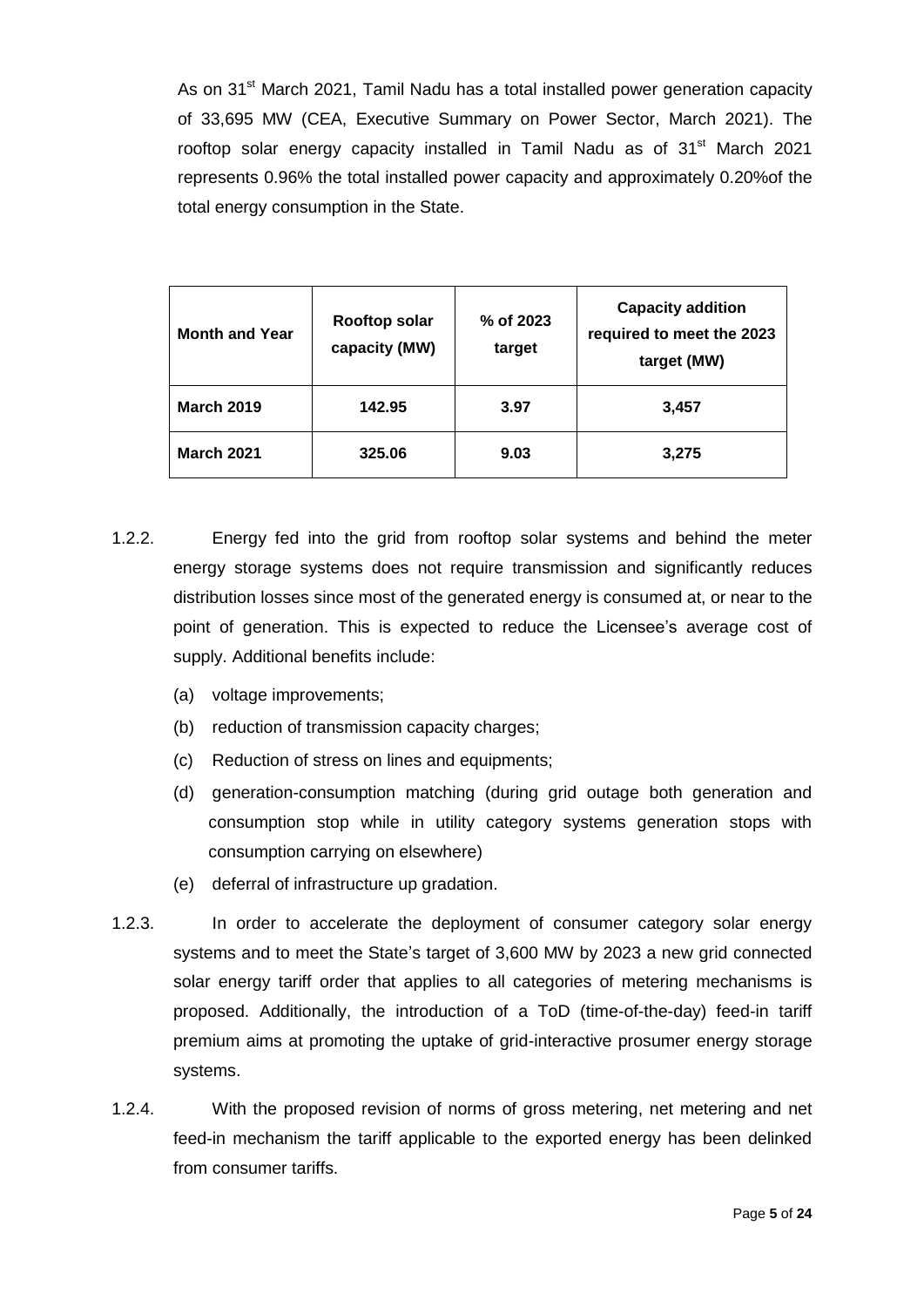- 1.2.5. Consumers may benefit from the self-consumption of solar energy, depending on the consumer retail tariff, the quantity of solar energy self-consumption and the times of the day of self-consumption. Daytime energy demand is different for each consumer and changes throughout the year. Solar energy feed-in tariffs must be based on the cost of distributed solar energy generation and should not be linked to consumer tariffs or perceived or estimated self-consumption benefits. In this regard what matters is the energy transactions that takes place at the common point of service connection where both the energy import from the grid and energy export to the grid take place. Whether the consumer reduces consumption by installing energy efficient equipment, changing lifestyles or using a part of the generated solar energy for own consumption, is not relevant for arriving at a feed-in tariff for the exported solar energy.
- 1.2.6. Prosumer metering in other countries: In most west-European countries netmetering is still the standard practice. In the USA 38 states have mandatory netmetering rules. Australia and Canada also provide net-metering to its prosumers and

is considered a foundation for the promotion of renewable energy systems. Netmetering in these countries makes more sense as there are typically only two consumer tariff rates, one rate for HT consumers and one rate for LT consumers. (Typically, the HT tariff is lower than the LT tariff as the HT consumers are bearing the downstream LT distribution losses).Sometimes net-metering is combined with net feed-in whereby export that does not exceed import on an annual basis is adjusted with import (net-metering) while export in excess of import is paid for (net feed-in); always with a single bidirectional energy meter (with vector summation in the case of three phase meters).

### **2.0 Technology**

- 2.1.1. Solar photovoltaic technology: Photovoltaic (PV) is the direct method of converting sunlight into electricity through a device known as the "Solar Cell". Many different solar cell technologies such as mono-crystalline and poly-crystalline silicon, thin films such as amorphous silicon, micro morph, cadmium telluride, copper indium gallium selenide and concentrator-based high-efficiency III-V, etc. are available in the market today. Further, substantial R&D efforts are also underway globally for enhancing efficiencies, developing novel cell technologies that entail reduction of cost of these solar cells.
- 2.1.2. Energy storage systems: There are multiple battery energy storage technologies such as lithium-ion (Li-ion), lead-acid and advanced lead-acid available. These differ in their capital and operation cost, round-trip efficiency, cycle life, energy-to-power ratio etc. For solar energy systems with battery energy storage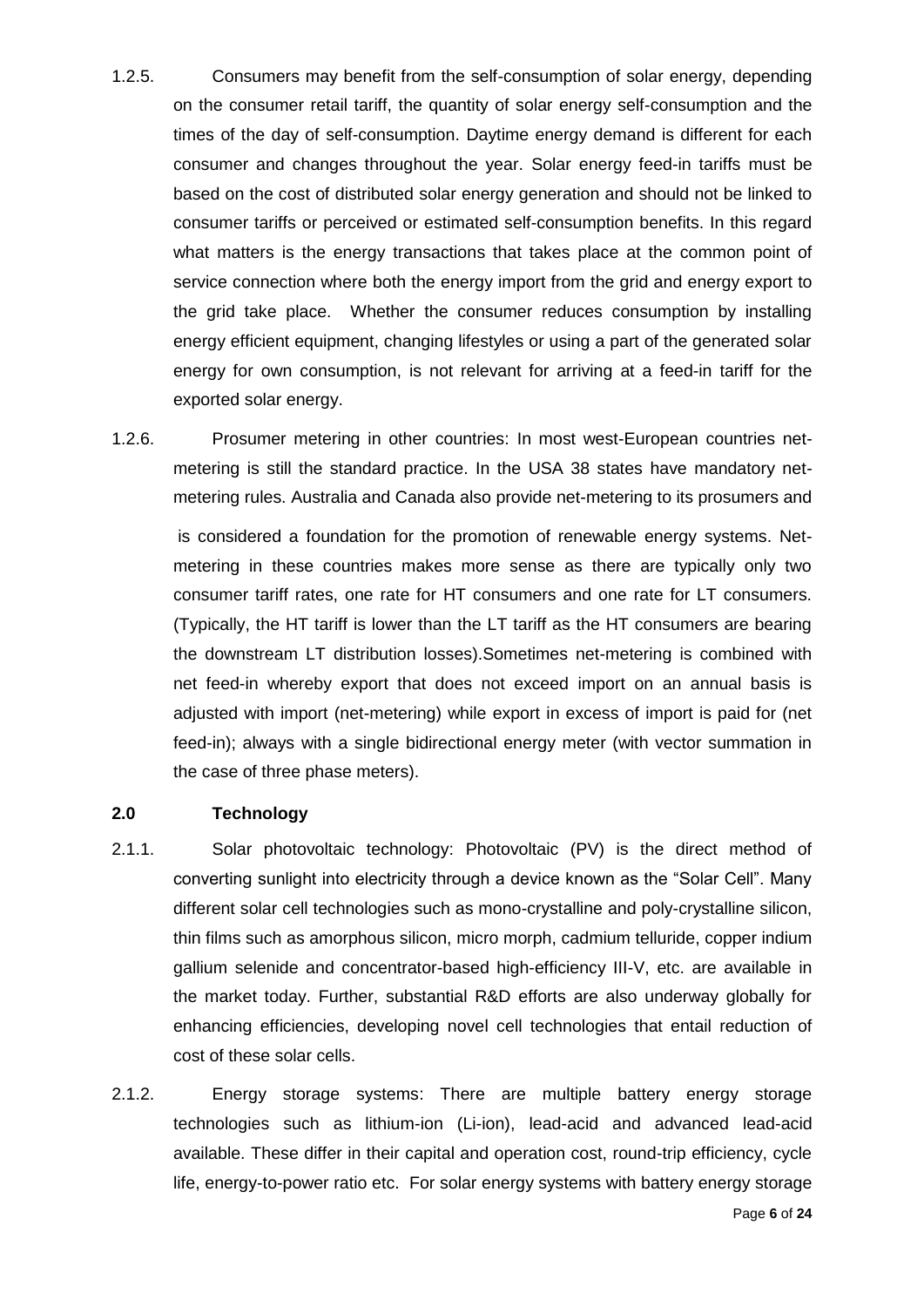grid interactive hybrid inverters are required.

**2.2.** Technologies and standards under consideration: Each of these technologies have different cost implications based on their efficiency, reliability, durability and other requirements. The final selection of the technology shall be left to the Prosumer. The minimum technical requirements would be as per the regulations/specifications issued by the Central Electricity Authority, State Regulatory Commission and Ministry of New and Renewable Energy and the Prosumers shall adhere to them.

### **3.0 Legal provisions**

- **3.1.** Related Provisions of Electricity Act, 2003
- 3.1.1. Section 3(1): *"The Central Government shall, from time to time, prepare the National Electricity Policy and tariff policy, in consultation with the State Governments and the Authority for development of the power system based on optimal utilisation of resources such as coal, natural gas, nuclear substances or materials, hydro and renewable sources of energy".*
- 3.1.2. Section 61: *"The Appropriate Commission shall, subject to the provisions of this Act, specify the terms and conditions for the determination of tariff, and in doing so, shall be guided by the following, namely:*
	- *(a) the generation, transmission, distribution and supply of electricity are conducted on commercial principles;*
	- *(b) the factors which would encourage competition, efficiency, economical use of*

 *the resources, good performance and optimum investments;*

- *(c) Safeguarding of consumers' interest and at the same time, recovery of the cost*
- *(d) the promotion of cogeneration and generation of electricity from renewable sources of energy;*
- *(e) the National Electricity Policy and tariff policy:"*
- 3.1.3. Section 86(1)(e): "*The State Commission shall promote cogeneration and generation of electricity from renewable sources of energy by providing suitable measures for connectivity with the grid and sale of electricity to any person, and also specify, for purchase of electricity from such sources, a percentage of the total consumption of electricity in the area of a distribution licensee;"*
- **3.2.** Relevant provisions of National Electricity Policy are reproduced below:
- 3.2.1. Section 5.2.20: *"Feasible potential of non-conventional energy resources, mainly small hydro, wind and bio-mass would also need to be exploited fully to create additional*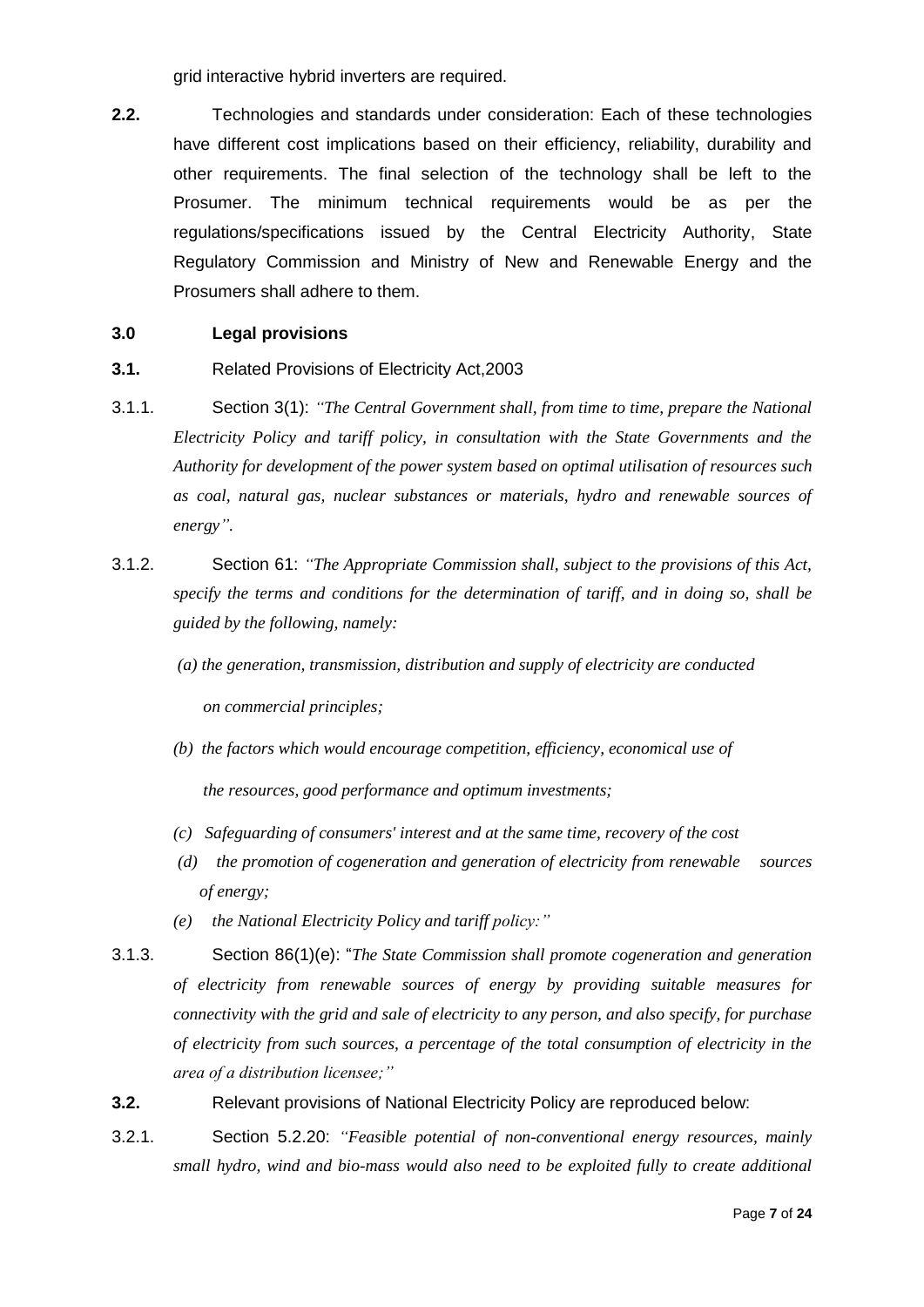*power generation capacity. With a view to increase the overall share of* non-conventional *energy sources in the electricity mix, efforts will be made to encourage private sector participation through suitable promotional measures."*

Section 5.12.2:"*The Electricity Act 2003 provides that co-generation and generation of electricity from non-conventional sources would be promoted by the SERCs by providing suitable measures for connectivity with grid and sale of electricity to any person and also by specifying, for purchase of electricity from such sources, a percentage of the total consumption of electricity in the area of a distribution licensee. Such percentage for purchase of power from non-conventional sources should be made applicable for the tariffs to be determined by the SERCs at the earliest. Progressively the share of electricity from non-conventional sources would need to be increased as prescribed by State Electricity Regulatory Commissions. Such purchase by distribution companies shall be through competitive bidding process. Considering the fact that it will take some time before nonconventional technologies compete, in terms of cost, with conventional sources, the Commission may determine an appropriate differential in prices to promote these technologies."*

- **3.3.** Relevant sections of the Power Procurement from New and Renewable Sources of Energy Regulation, 2008:
- 3.3.1. Regulation 4(2): *"While deciding the tariff for power purchase by distribution licensee from new and renewable sources-based generators, the Commission shall, as far as possible, be guided by the principles and methodologies specified by:*
	- *(a) Central Electricity Regulatory Commission*
	- *(b) National Electricity Policy*
	- *(c) Tariff Policy issued by the Government of India*
	- *(d) Rural Electrification Policy*
	- *(e) Forum of Regulators (FOR)*
	- *(f) Central and State Governments"*
- 3.3.2. Regulation 4 (3): *"The Commission shall, by a general or specific order, determine the tariff for the purchase of power from each kind of new and renewable sources- based generators by the distribution licensee."*

*"Provided where the tariff has been determined by following transparent process of bidding in accordance with the guidelines issued by the Central Government, as provided under section 63 of the Act, the Commission shall adopt such tariff."*

- 3.3.3. Relevant provisions of the Electricity (Rights of Consumers) Rules2020, read with the Electricity (Rights of Consumers) Amendment Rules 2021.
- 3.3.4. Rule 2 (ia): *"'gross-metering' means a mechanism whereby the total solar energy*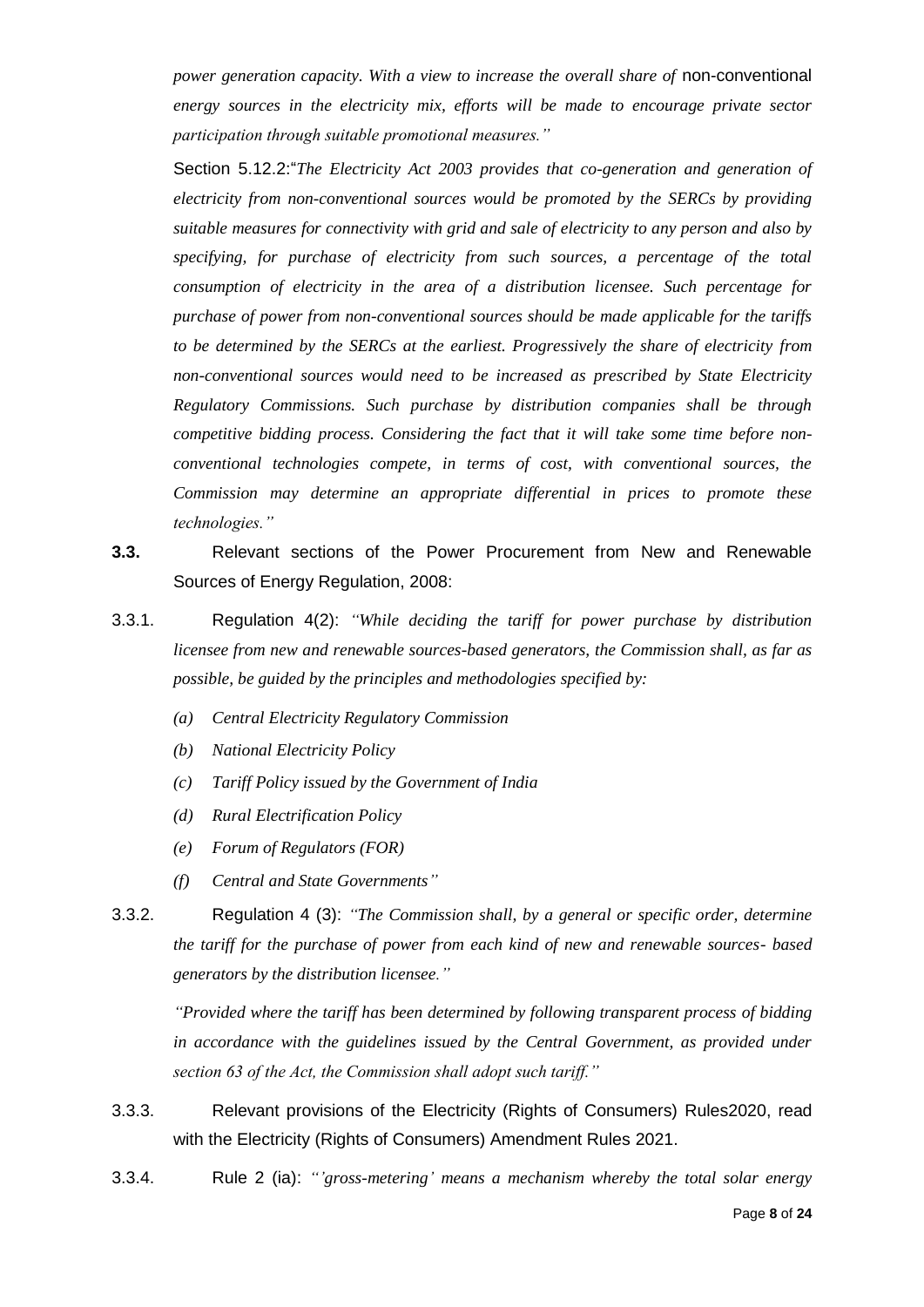*generated from Grid Interactive rooftop Solar Photovoltaic system of a Prosumer and the total energy consumed by the Prosumer are accounted separately through appropriate metering arrangements and for the billing purpose, the total energy consumed by the Prosumer is accounted at the applicable retail tariff and total solar power generated is accounted for at feed-in tariff determined by the Commission;"*

Rule 2 (ja): *"'net-billing or net feed-in' means a single bidirectional energy meter used for net-billing or net feed- in at the point of supply wherein the energy imported from the Grid and energy exported from Grid Interactive rooftop Solar photovoltaic system of a Prosumer are valued at two different tariffs, where-*

- *(i) the monetary value of the imported energy is based on the applicable retail tariff;*
- *(ii)the monetary value of the exported solar energy is based on feed-in tariff determined by the Commission;*
- *(iii) the monetary value of the exported energy is deducted from the monetary value of the imported energy to arrive at the net amount to be billed (or credited / carried-over)";*

Rule 2 (jb): *"'net-metering' means a mechanism whereby solar energy exported to the Grid from Grid Interactive rooftop Solar Photovoltaic system of a Prosumer is deducted from energy imported from the Grid in units (kWh) to arrive at the net imported or exported energy and the net energy import or export is billed or credited or carried-over by the distribution licensee on the basis of the applicable retail tariff by using a single bidirectional energy meter for net-metering at the point of supply;"*

3.3.5. Rule 11, sub-rule 4: "*The arrangements for net-metering, gross-metering, net-billing or net feed-in shall be in accordance with the regulations made by the State Commission, from time to time:*

*Provided that where the regulations do not provide for net-metering, net-billing or net feedin, the Commission may allow net metering to the Prosumer for loads up to five hundred Kilowatt or up to the sanctioned load, whichever is lower and net-billing or net feed-in for other loads:*

- 3.3.6. *Provided further that in the case of Prosumers availing net-billing or net feed-in, the Commissions may introduce time-of-the-day tariffs whereby Prosumers are incentivised to install energy storage for utilization of stored solar energy by them or* feeding into the grid *during peak hours thus helping the grid by participating in demand response of the Discoms:*
- 3.3.7. *Provided also that in case of net-metering or net-billing or net feed-in, the distribution licensee may install a solar energy meter to measure the gross solar energy generated from the Grid Interactive rooftop Solar Photovoltaic system for the purpose of renewable energy*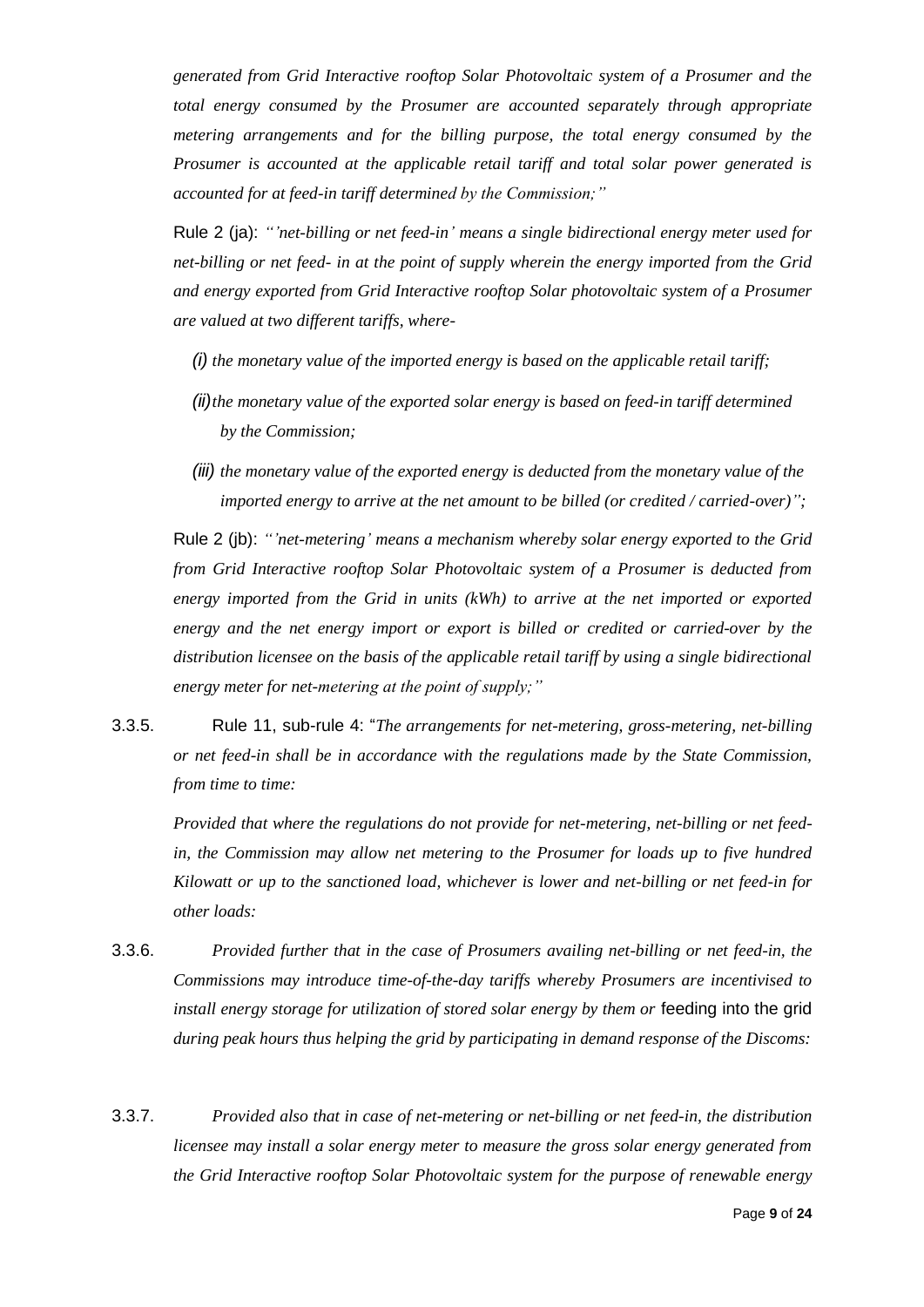*purchase obligation credit, if any:*

- 3.3.8. *Provided also that the Commission may permit gross-metering for Prosumers who would like to sell all the generated solar energy to the distribution licensee instead of availing the net-metering, net-billing or net feed-in facility and the Commission shall decide for this purpose the generic tariff for gross-metering as per tariff regulations:"*
- 3.3.9. Rule 13: "*The solar energy generated by prosumer shall be adjusted against energy consumed and bill amount as per regulations made by the Commission for Grid Interactive rooftop Solar Photovoltaic system."*

### **4.0 Tariff determination process**

With regard to tariff determination process, the relevant portion of TNERC Regulation 4 of the Power Procurement from New and Renewable Sources of Energy Regulation, 2008 is reproduced below:

"*The Commission shall follow the process mentioned below for the determination of tariff for the power from new and renewable sources-based generators, namely;*

- *a) Initiating the process of fixing the tariff either suo motu or on an application filed by the distribution licensee or by the generator.*
- *b) Inviting public response on the suo motu proceedings or on the application filed by the distribution licensee or by the generator.*
- c) *Issuing general / specific tariff order for purchase of power from new and renewable sources-based generators*."

### **5.0 Tariff pricing and methodology**

**5.1.** Tariff / Pricing Methodology specified in Regulation 4 of the Commission"s Renewable energy 2008 Regulation is reproduced below.

*"(2) While deciding the tariff for power purchase by distribution licensee from new and renewable sources-based generators, the Commission shall, as far as possible, be guided by the principles and methodologies specified by:*

- *a) Central Electricity Regulatory Commission*
- *b) National Electricity Policy*
- *c) Tariff Policy issued by the Government of India*
- *d) Rural Electrification Policy*
- *e) Forum of Regulators(FOR)*
- *f) Central and State Governments*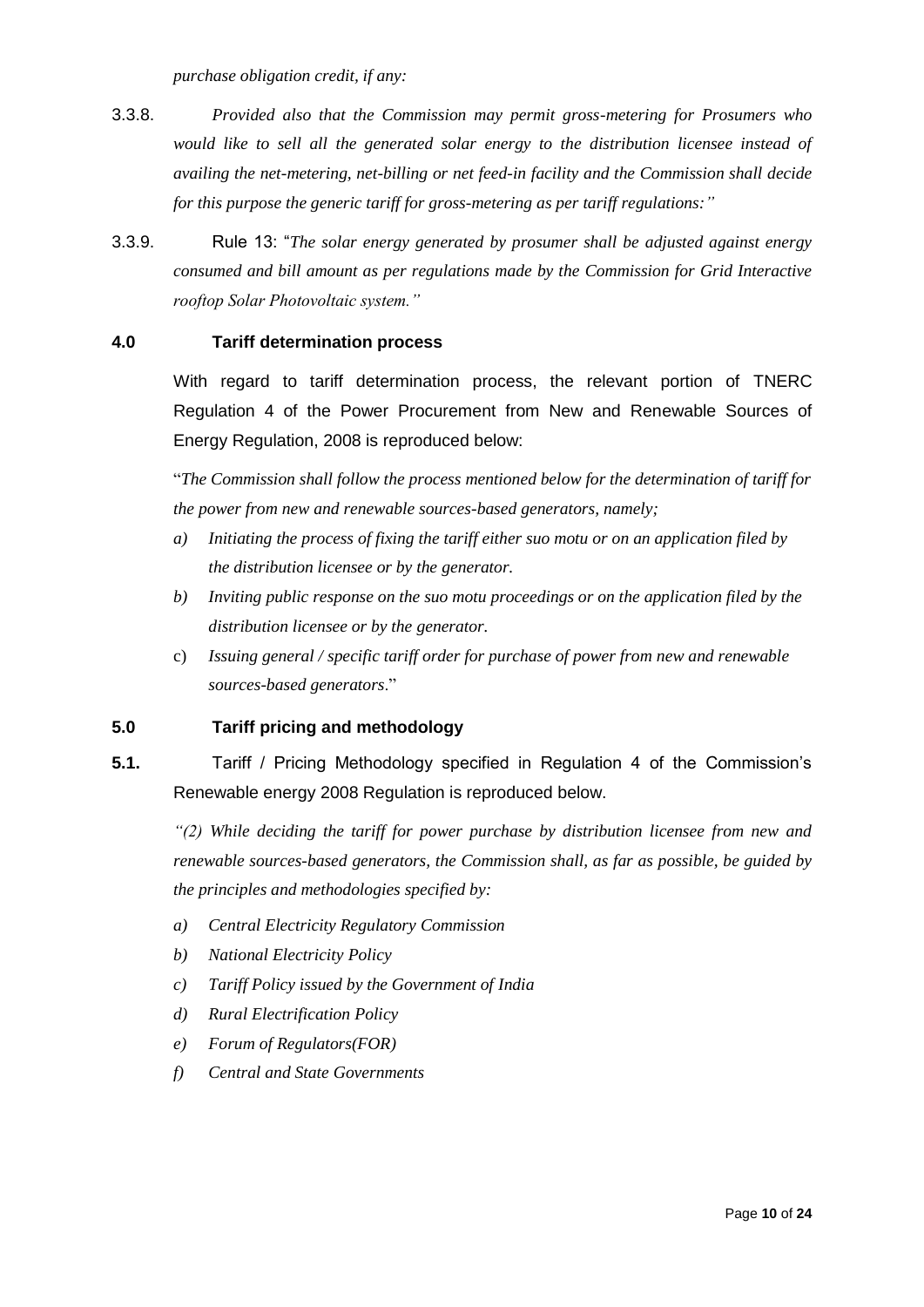*(3) The Commission shall, by a general or specific order, determine the tariff for the purchase of power from each kind of new and renewable sources-based generators by the distribution licensee.*

*(4) While determining the tariff, the Commission may, to the extent possible consider to permit an allowance / disincentive based on technology, fuel, market risk, environmental benefits and social impact etc., of each type of new and renewable source.*

*(5) While determining the tariff, the Commission shall adopt appropriate financial and operational parameters.*

*(6) While determining the tariff the Commission may adopt 1[appropriate tariff methodology]."*

### **6.0 Tariff Determination and Components**

- **6.1.** Tariff determination, based on a levelized cost of energy calculation is proposed for both the net feed-in and gross feed-in mechanisms for consumercategory solar energy. This is also in line with Regulation 4(6) of "Power Procurement from New and Renewable Sources of Energy Regulations 2008".
- **6.2.** The tariff determined in a cost-plus scenario, would depend significantly on the following operating and financial parameters:
	- 1. Capital cost
	- 2. Debt-equity ratio
	- 3. Loan term and interest
	- 4. Capacity Utilisation Factor (CUF)
	- 5. Operation and maintenance cost
	- 6. Insurance
	- 7. Depreciation rate applicable
	- 8. Interest on working capital
	- 9. Economic life of plant and machinery

These parameters are discussed in the section below:

6.2.1. **Capital Investment:** Ministry of New and Renewable Energy has published benchmark costs for rooftop solar PV systems as per table below:

| <b>Capacity Range</b> | <b>Benchmark</b> |
|-----------------------|------------------|
|                       | cost             |
|                       | (INR per Watt)   |
| 1 kW                  | 47               |
| >1 kW 2 kW            | 43               |
| $>2$ kW to 3 kW       | 42               |
| $>3$ kW to 10 kW      | 41               |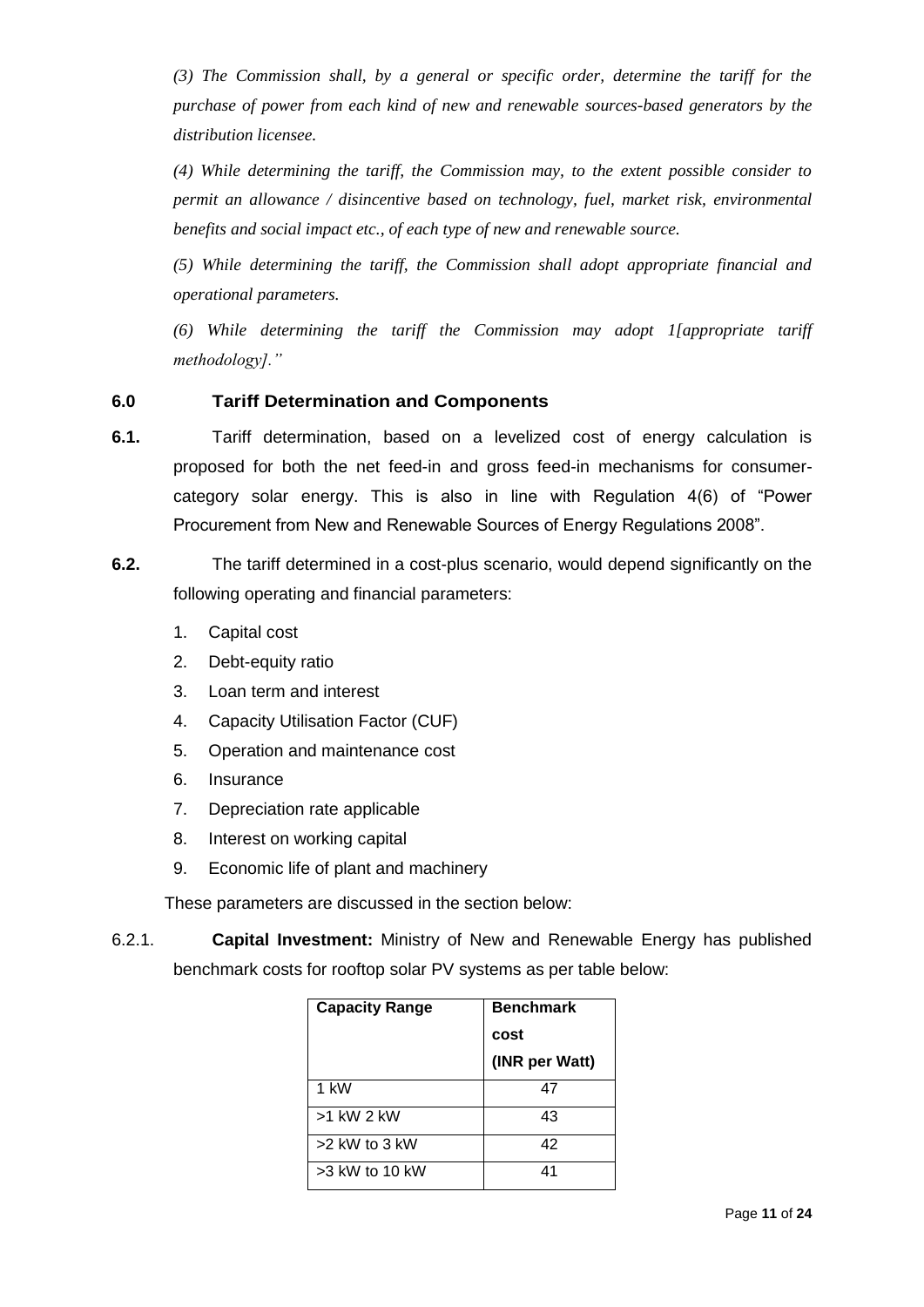| $\sim$ 10 kW to 100 kW | 38 |
|------------------------|----|
| 100 kW to 500 kW       | 36 |

The Commission proposes to use three capacity categories and capital costs for the tariff determination.

- (i) System capacities from 1 to 10 kW : INR 41 per Watt
- (ii) System capacities from 11 to 100 kW: INR 38 per Watt
- (iii) System capacities from 101 1o 500 kW: INR 36 per Watt
- (iv) System capacities from 501 kW to 999 kW : INR 32 per Watt (in absence of benchmark cost for this category , this cost has been fixed proportionate to the cost applicable to lower capacities below 500 KW )

The Capital cost as proposed shall be inclusive of all equipment costs and labour cost for the design and installation of the solar PV system.

- 6.2.2. **Debt - equity ratio and return on equity:** The National Tariff Policy lays down a debt equity ratio of 70: 30 for power projects. The Commission has considered 30% equity funding for the net capital cost and proposes a return on equity of 16.96%.
- 6.2.3. **Term of loan and interest:** In its KUSUM-C order in M.P. No.2 of 2020, dated 10-11-2020, the Commission adopted a loan tenure of 11 years which includes a one-year principal repayment moratorium and an interest rate of 9.50%. The Commission has proposed to adopt the same term of loan an interest rate.
- 6.2.4. **Capacity utilization factor:** The Commission is of the view that the grid availability for solar PV systems at consumer premises will be lower than for utility scale systems connected to dedicated feeders or sub-feeders at 11KV or higher voltage levels. The Commission proposes to consider a CUF of 19.00% and additionally a grid availability factor of 90.00%.
- 6.2.5. **Operation and Maintenance Cost:** The Commission proposes to adopt 1.40% of gross capital cost as the O&M cost with an annual increase of 5.72%.
- 6.2.6. **Insurance:** The Commission considers 0.35% of depreciated gross capital cost as insurance cost.
- 6.2.7. **Depreciation:** The Commission proposes an annual depreciation rate of 3.60% on the net capital cost, which results in a residual value of 10.00%.
- 6.2.8. **Interest on Working Capital:** The commission proposes working capital requirements of one month for O&M costs and two months for receivables with a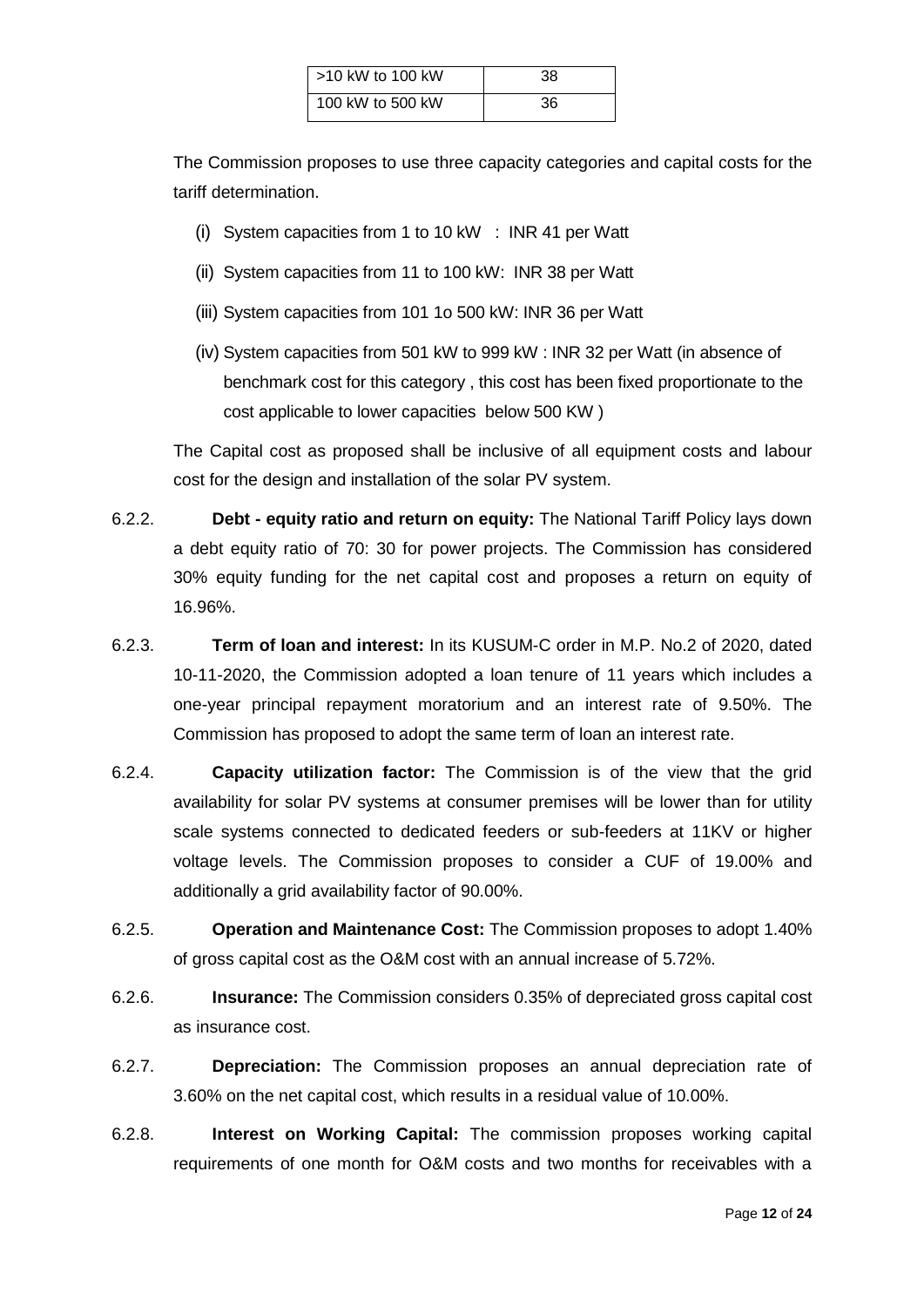working capital interest rate of 10.50%.

- 6.2.9. **Discount Factor:** Commission proposes to adopt a discount factor of 8.67%.
- 6.2.10. **Life of plant and machinery:** Commission considers an economiclife of 25 years as adopted in its earlier orders on rooftop solar generation.

### **7.0 Tariff Rate**

**7.1.** Net feed-in and gross feed-in tariffs

| <b>Tariff Components</b>                                                   | <b>Values</b>                                     |
|----------------------------------------------------------------------------|---------------------------------------------------|
| Capital cost for solar PV system;<br>capacity range: $1 - 10$ kW           | INR 41,000 per kW                                 |
| Capital cost for solar PV system;<br>capacity range: 11 - 100 kW           | INR 38,000 per kW                                 |
| Capital cost for solar PV system;<br>capacity range: 101 - 500 kW          | INR 36,000 per kW                                 |
| Capital cost for solar PV system;<br>capacity range: 501KW - 999kW         | INR 32,000 per kW                                 |
| Capacity Utilisation Factor (CUF)                                          | 19.00%                                            |
| Daytime Grid availability factor                                           | 90.00%                                            |
| Operation and maintenance expenses                                         | 1.40% of gross capital cost                       |
| Operation and maintenance annual cost 5.72%<br>escalation                  |                                                   |
| Insurance                                                                  | 0.35% on depreciated gross<br>capital cost        |
| Debt-Equity ratio                                                          | 70:30                                             |
| Life of plant and machinery                                                | 25 years                                          |
| <b>Return on Equity</b>                                                    | 16.96% (pre-tax)                                  |
| Term of Loan                                                               | 10 years with 1 year<br>moratorium period         |
| Interest on loan                                                           | 9.50%                                             |
| Depreciation                                                               | 3.60% per annum                                   |
| <b>Working Capital components</b>                                          | one month O&M cost and two<br>lmonths receivables |
| Interest on working capital                                                | 10.50%                                            |
| Discount factor                                                            | 8.67%                                             |
| Levelised cost of energy for solar PV<br>systems; capacity range: 1- 10 kW | INR 3.99 per kWh                                  |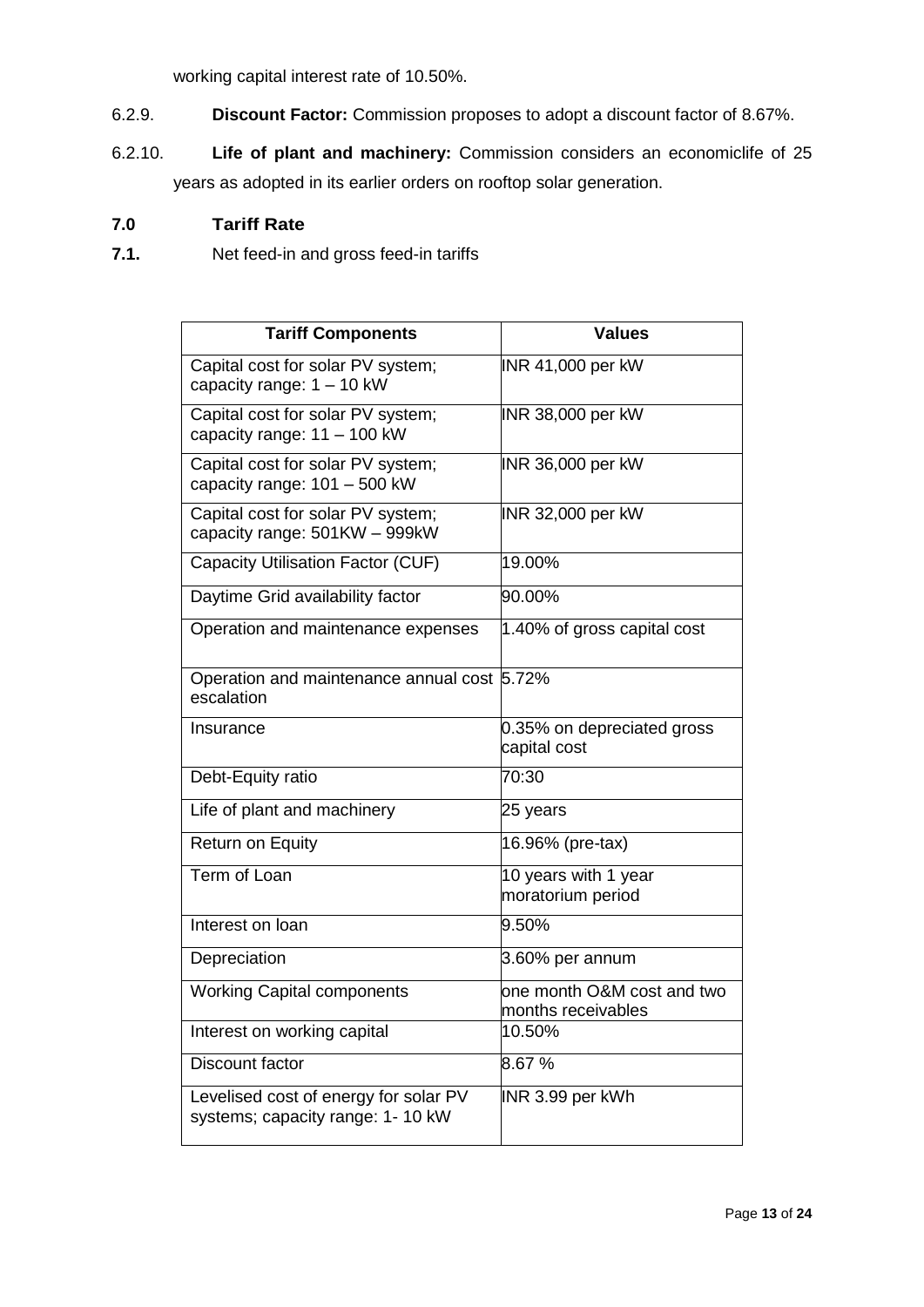| Levelised cost of energy for solar PV<br>systems; capacity range: 11- 100 kW    | INR 3.70 per kWh |
|---------------------------------------------------------------------------------|------------------|
| Levelised cost of energy for solar PV<br>systems; capacity range: 101 to 500 kW | INR 3.51 per kWh |
| Levelised cost of energy for solar PV<br>systems;                               | INR 3.12 per kWh |
| capacity range: from 501KW to 999kW                                             |                  |

The

financial and operational parameters proposed are tabulated below:

- 7.1.1. The solar energy tariffs computed with the above-mentioned parameters are **INR 3.99** per kWh (25 years fixed) for solar system capacities up to 10 kW , **INR 3.70** per kWh for solar system capacities from 11 to 100 kW , **INR 3.51** per kWh for solar system capacities from 101 to 500 KW and **INR 3.12** per kWh for solar system capacities from 501KW to 999 kW.
- 7.1.2. The solar energy tariff determined herein will apply to grid connected solar energy systems for all consumer categories of all voltage levels.

### **7.2. Time of Day tariffs**

- 7.2.1 Clause 9.2 of the Tamil Nadu Solar Energy Policy reads as follows: "9.2 TNERC may introduce time-of-the-day (ToD) solar energy feed-in tariffs to encourage solar energy producers and solar energy storage operators to feed energy into the grid when energy demand is high". Sub-rule 4 of Electricity (Rights of Consumers) Amendment Rules, 2021 provides that "in the case of Prosumers availing net-billing or net feed-in, the Commission may introduce time-of-the-day tariffs whereby Prosumers are incentivised to install energy storage for utilization of stored solar energy by them or feeding into the grid during peak hours thus helping the grid by participating in demand response of the Discoms".
- 7.2.2 The Commission proposes to introduce a time-of-day premium tariff during high demand periods, to promote and incentivise investments in solar energy storage systems. The ToD solar energy feed-in tariffs will be higher than the proposed LCOE (Levellised Cost Of Energy) based tariffs and shall apply for evening peak hours (18:00h – 21:00h) or such other time slots as the Commission may decide.
- 7.2.3 The ToD feed-in tariff will be determined by adding a percentage premium to the standard solar feed-in tariffs to account for the additional capital investment by the prosumer for the hybrid inverter and the energy storage system. The ToD premium accounts for an additional capital investment for the hybrid inverter and the energy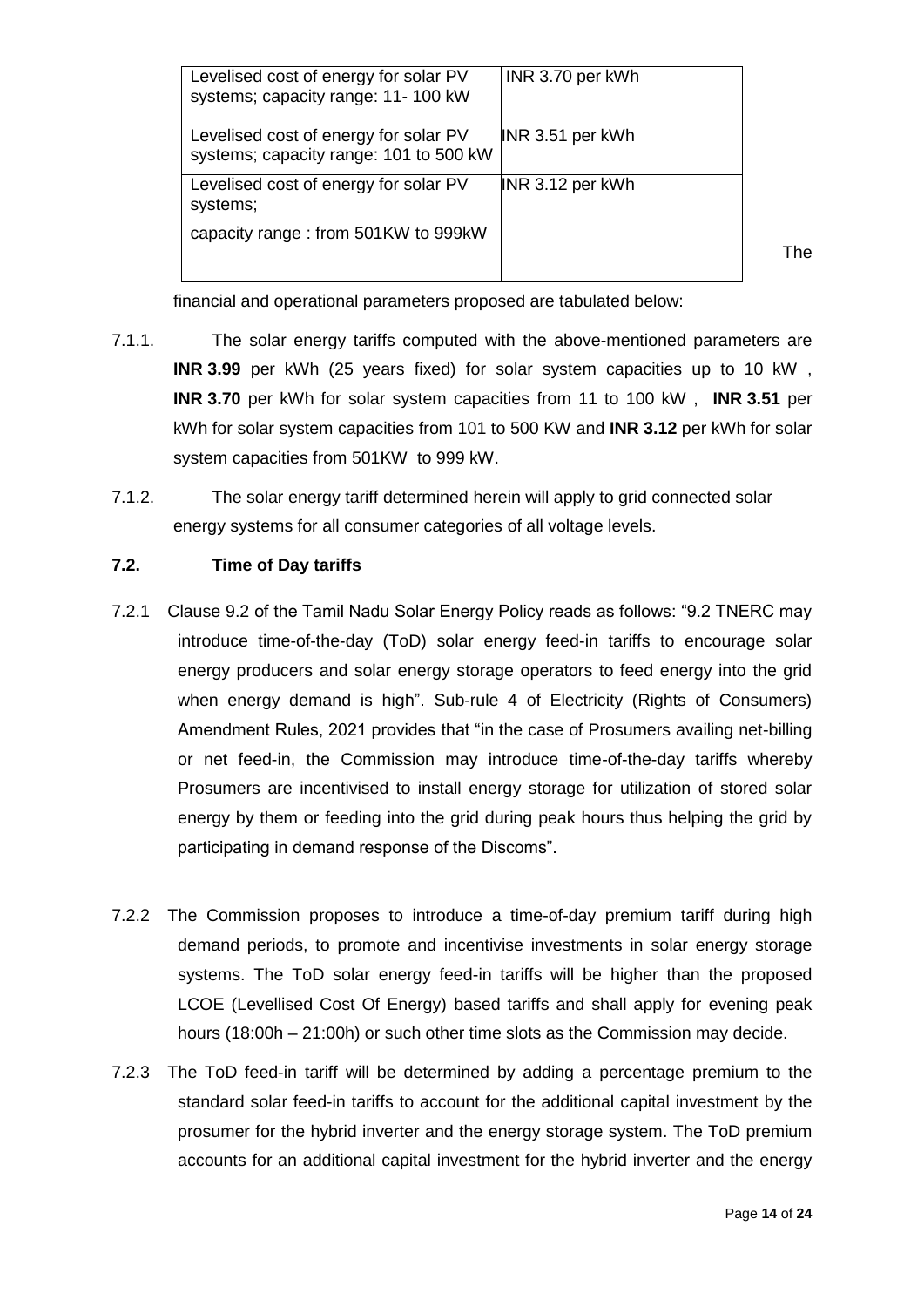storage system. The ToD solar feed-in tariff is proposed to be 20% higher than the feed-in tariffs in this order.

- 7.2.4 This would result in 25-year fixed peak hour ToD feed-in tariffs as follows:
	- (i) System capacities up to 10 kW : **INR 4.79** per kWh
	- (ii) System capacities from 11 to 100 kW : **INR 4.44** per kWh
	- (iii) System capacities from 101 to 500 kW : **INR 4.21** per kWh
	- (iv) System capacities from 501 kW to 999 kW : **INR 3.74** per kWh
- 7.2.5 It is submitted that the proposed peak hour ToD feed-in tariffs are lower than the average cost of supply of TANGEDCO and are therefore a beneficial proposition for all stakeholders. It is expected that with this tariff structure, prosumers will be encouraged to install energy storage systems whereby with the estimated quantum of energy export during peak hours from these systems, their energy storage investment becomes viable.

### **8 Net work charges:**

8.1 Section 61 of the Electricity Act insists that the generation, transmission, distribution and supply of electricity are conducted on commercial principles. Regulation 4 of the Commission"s Renewable energy 2008 Regulation stipulates that while determining the tariff, the Commission shall adopt appropriate financial and operational parameters.

 Grid interactive support is the ingredient component of any grid connected solar system, without which the solar generating system would become nonfunctional.

 While the development of solar has been on the rise in the past decade with isolated investments of individual projects , the supportive Grid on which these solar systems depend for their operation,, had been developed with huge investment and being maintained with equally huge recurring expenditure.

 When a dual investment is made for network system and solar system collectively in order to make them to co-exist and complement each other to operate in tandem, the substantial investment pertaining to half portion of the system cannot be ignored.

 Thus the component of the charges pertaining to essential linkage of grid to generate solar power has to be necessarily made a part of charges to be determined holistically for generic solar tariff.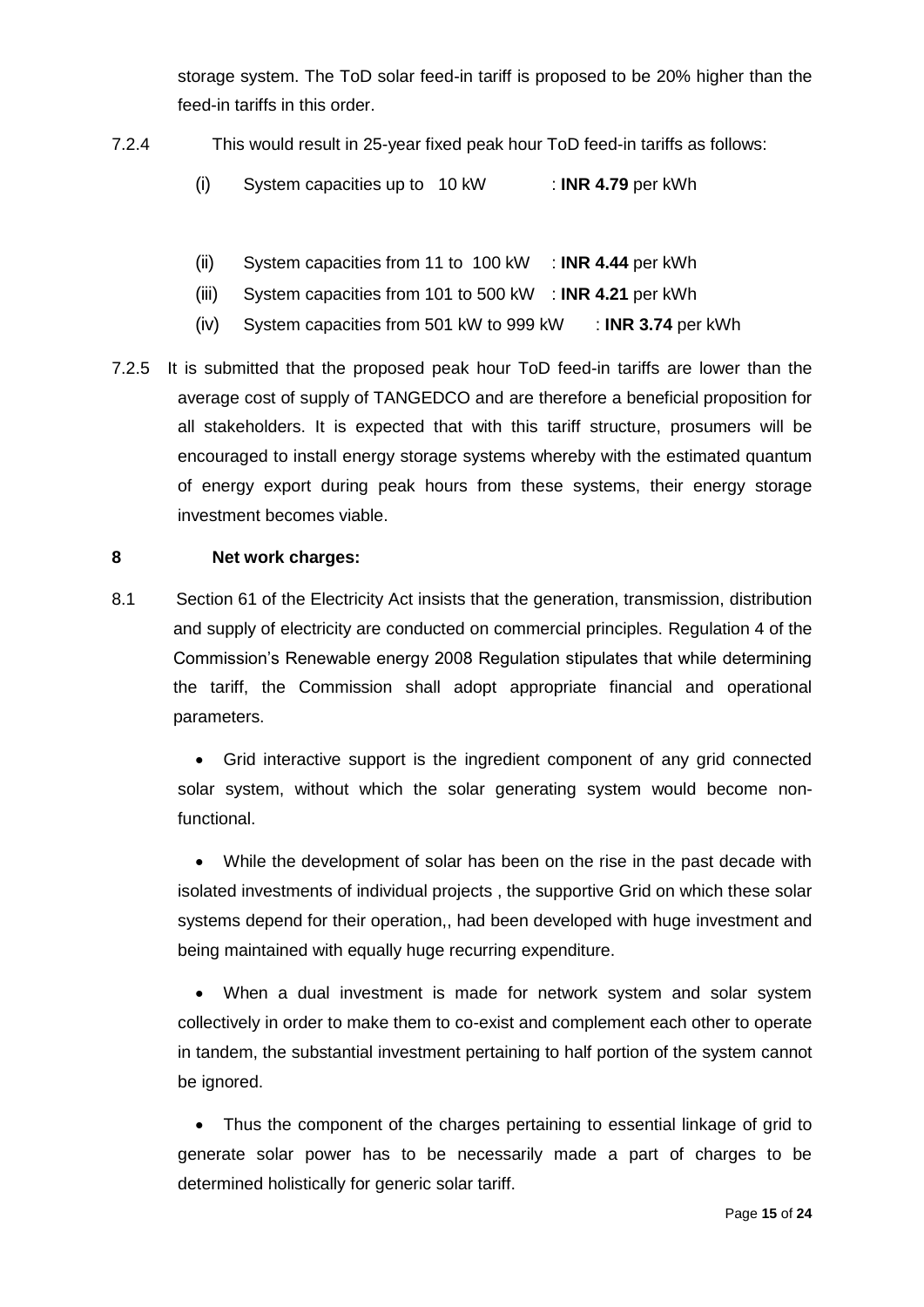- 8.2 This network charges shall be applicable to consumers of net-metering and net-billing mechanism for the total units generated by the solar systems. Such charges to be recovered from the prosumers will be covered within the total Aggregate Revenue Requirement as envisaged in the amendment to the Terms and conditions for Tariff Regulation 2005 as notified vide TNERC/TR/5/3 dated 26.05.21.
- 8.3 Net work charges shall not be applicable for consumers of gross metering mechanism as it involves direct sale of the units generated by their solar system to the Licensee.
- 8.4 Net work charges shall be applicable to all existing and new consumers except for consumers who sell the generated units directly to the Licensee under Geoss metering mechanism.
- 8.5 Net work charges shall be applicable to the prosumers categorised under net metering or net billing or net feed in mechanism , as determined by the commission under regulation 70 of TNERC ( Terms and conditions for determination of Tariff ) Regulations 2005, from time to time.
- 8.6 To encourage the growth of solar power in domestic sector the commission proposed 20% of network charges for domestic consumers of up to 10KW and 75% of network charges for the domestic consumers of above 10KW. 100% net work charges shall be applicable to all other category of consumers.
- 8.7 The total units recorded in the meter to be installed for assessment of generation of solar power shall be reckoned for calculation of network charges.
- **8.8 Determination of Network charges:**
- 8.8.1 As envisaged above, the investment made for 'Distribution Network system' is recoverable from the prosumer for availing the support of network system. In this connection, as regulated under TNERC GISS Regulations 2021, the "Network charges' is applicable for the units generated by the Solar Rooftop systems categorized under "Net-metering" mechanism and "Net feed-in/Net billing" mechanism.

Under the provisions of Regulation 70 of TNERC (Terms and conditions for Determination of Tariff) Regulations 2005, the Network charges shall be determined based on the accounting records furnished by the Licensee towards the cost of the Distribution Wires Business. TANGEDCO submitted the allocated network cost duly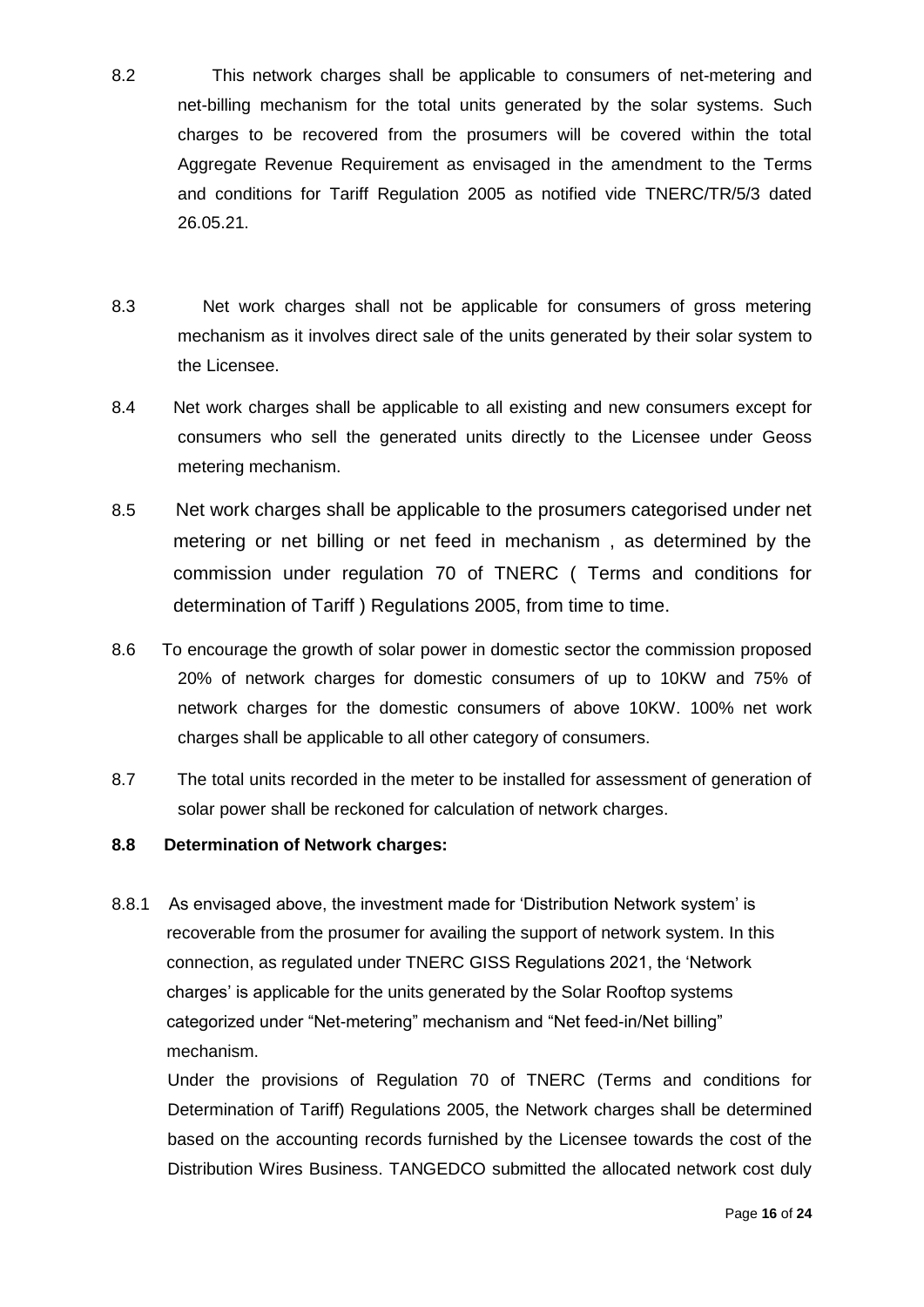apportioning the Aggregate Revenue Requirement between Distribution Wire business and Retail supply business based on its Audited Annual accounts for the FY 2019-20 to arrive at the Network charges.

8.8.2 TANGEDCO has considered segregation of network cost into HT and LT levels in the ratio of 70:30. The HT level infrastructure (i.e., 70%) is the network for the ultimate use of both HT & LT level consumers. Hence, the cost of such (70%) common infrastructure is apportioned between HT & LT level sales, based on the ratio of sales to HT & LT category consumers. The remaining portion of the Network cost in HT level as well as the 30% of the segregated cost towards LT level to be appropriated to LT category Sales. Adopting such methodology and after thorough verification of audited accounts furnished by the TANGEDCO, the Commission disallowed certain items and approved the Network cost below:

|                |                                                                   |                    | FY 2019-20                                                                                              |                                                       |                            |                                                              |
|----------------|-------------------------------------------------------------------|--------------------|---------------------------------------------------------------------------------------------------------|-------------------------------------------------------|----------------------------|--------------------------------------------------------------|
| SI.<br>no.     | <b>Expenses</b>                                                   | (Rs. In<br>Crores) | <b>Ratio for</b><br><b>Wire</b><br><b>Business as</b><br>per Regu.70<br>of Tariff<br><b>Regulations</b> | Proportionate<br>expenses for<br><b>Wire business</b> | <b>Disallowed</b><br>items | <b>Network</b><br>cost<br>approved<br>by the<br><b>TNERC</b> |
| $\mathbf{1}$   | <b>Operation and Maintenance</b><br>expenses                      | 8161.25            | 65%                                                                                                     | 5304.81                                               |                            | 5304.81                                                      |
| $\overline{2}$ | Interest on Loan capital &<br>other interest & Finance<br>charges | 4402.64            | 90%                                                                                                     | 3962.38                                               | 1386.83                    | 2575.54                                                      |
| 3              | Depreciation                                                      | 1405.7             | 90%                                                                                                     | 1265.13                                               |                            | 1265.13                                                      |
| 4              | Interest on Working Capital                                       | 63.51              | 10%                                                                                                     | 6.35                                                  |                            | 6.35                                                         |
| 5              | Return on Equity                                                  | 491.8              | 90%                                                                                                     | 442.62                                                | 442.62                     | 0.00                                                         |
| 6              | <b>Other Debits</b>                                               | 32.91              | 10%                                                                                                     | 3.29                                                  | 3.29                       | 0.00                                                         |
|                | <b>Total Network Cost</b>                                         | 14557.81           |                                                                                                         | 10984.58                                              | 1832.74                    | 9151.84                                                      |

The TANGEDCO submitted that it has incurred Rs.10,984.58 Crores towards in Distribution Wire business during the FY 2019-20; out of this, certain expenses found abnormal compared with the true up data for the year 2015-16 and ARR for the year 2018-19 of the Commission"s Tariff order dated 11-08-2017.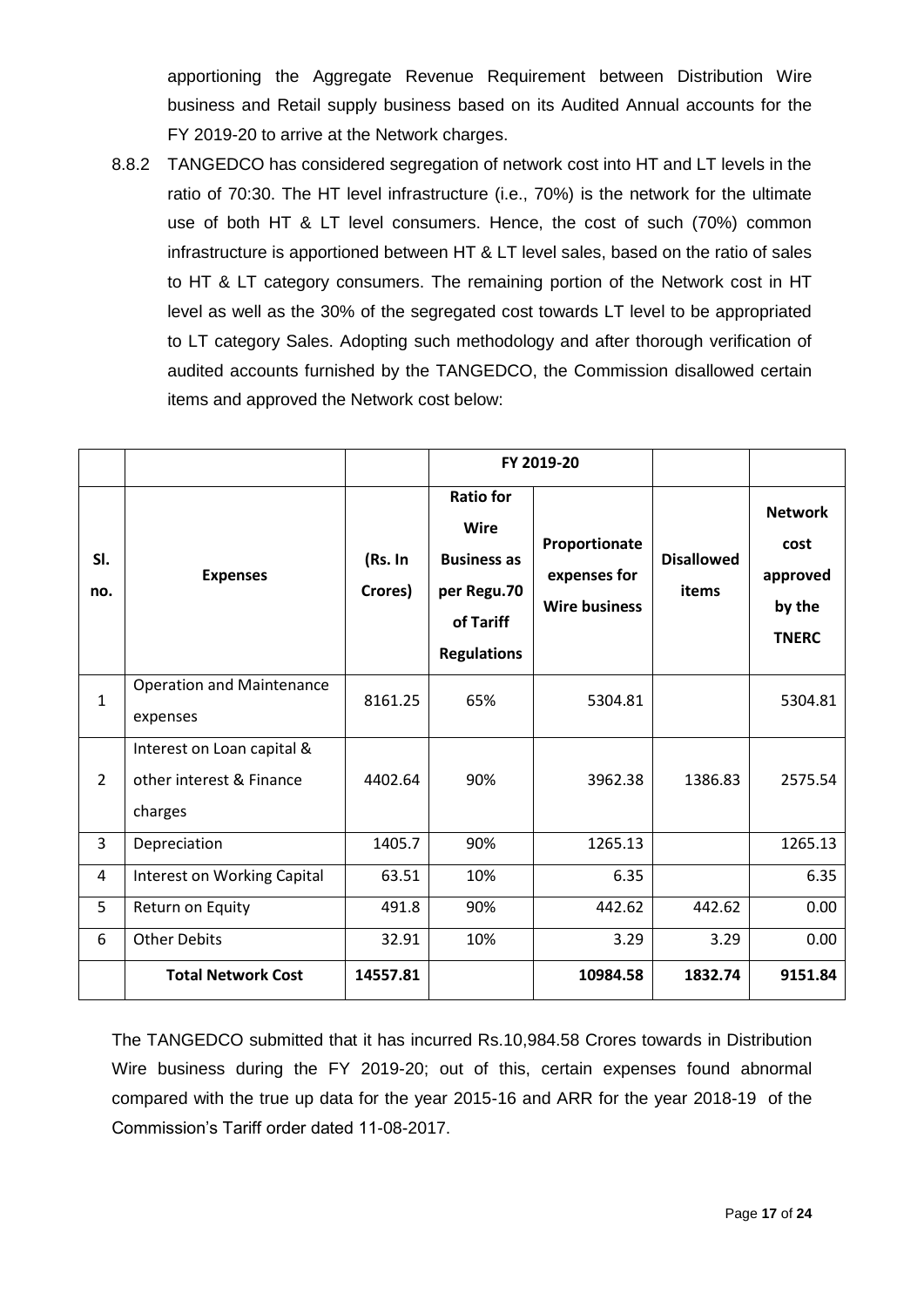- 8.8.3 The Commission considered the Depreciation, Interest on Working capital and O&M expenses are found reasonable comparing with the cost approved for the year 2015- 16; and other items are restricted for the reasons stated below:
	- (i) **Interest on Loan capital:** According to allocation matrix given under the Tariff Regulations 2005, Rs.3962.38 has been claimed under Interest on Loan capital. At the time of issuing the T.O. for the year 2017-18, in its True up process for the FY 2015-16, the Commission observing the discrepancy in bifurcation of Gross Fixed Assets between the companies, based on certain assumptions restricted the Interest on Loan capital, which was around 65% against its claim. Considering the true up exercise pending for the FY 2016- 17 to 2018-19, we are inclined to restrict the Interest on Loan capital upto 65% only.
	- (ii) **Return on Equity:** In the T.O. dated 11-08-2017, the Commission had its view that TANGEDCO is mixing the Revenue account with Capital account and the equity approved may again divered to Revenue Account; the actual borrowings were significantly higher than capital expenditure, hence, the Commission in line with decision taken in Suo motu Order dated 11<sup>th</sup> December 2014, adopted the same approach while approving the RoE; no RoE was considered in T.O. dt.11-08-2017 too. Therefore in the absence of any justification towards claim of Return on Equity in this petition, the Commission disallowed the same.
	- (iii) **Other Debts:** In the absence of any norms for Other Debts and adequate details in the petition, the Commission disallowed the same.
- 8.8.4 Considering the Network cost arrived at as above, the Commission approved 'Network charges' as shown below.

| Sl. No.        | <b>Details</b>                                                       |                                        | <b>HT level</b> | LT level | <b>Total</b> |
|----------------|----------------------------------------------------------------------|----------------------------------------|-----------------|----------|--------------|
| $\mathbf{1}$   | Ratio of Network<br>cost                                             | (a)                                    | 70%             | 30%      | 100%         |
| $\overline{2}$ | Apportioned<br>Network cost                                          | (b)                                    | 6406.29         | 2745.55  | 9151.84      |
| 3              | Proportionate<br>Network cost for HT<br>@ Sales ratio<br>(Rs.Crores) | $(6406.29)*(14867)$<br>$(77391) = (c)$ | 1230.66         |          |              |
| 4              | <b>Remaining Network</b><br>cost belongs to LT                       | $(9151.84-1230.66)$<br>$=$ (d)         |                 | 7921.18  |              |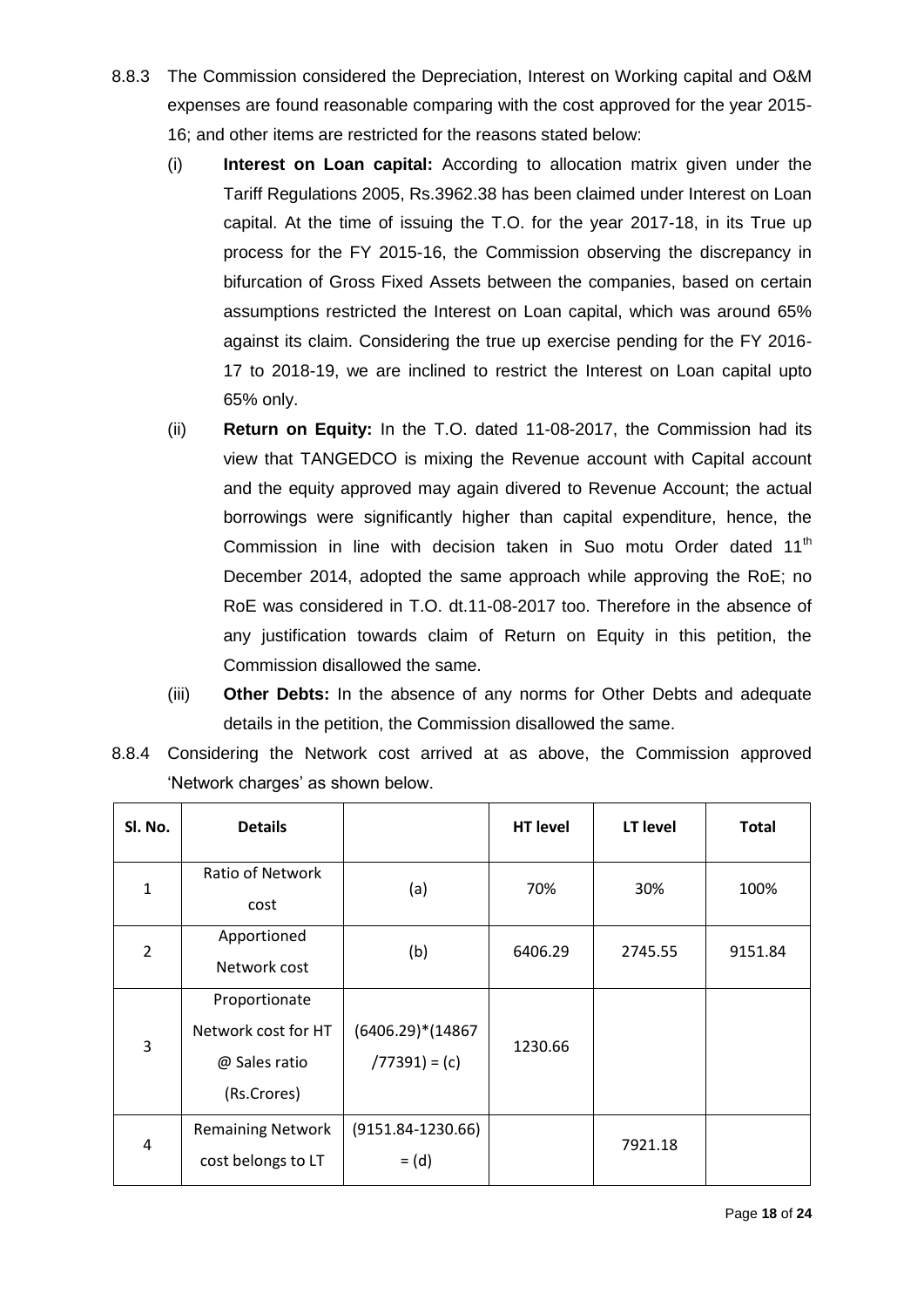| 5 | Energy sent through<br>(in MU) | (e)                 | 14867 | 62524 | 77391 |
|---|--------------------------------|---------------------|-------|-------|-------|
|   | Network charges /              | HT level= $(c)/(e)$ | 0.83  | 1.27  |       |
| 6 | kWh (in Rs.)                   | LT $level=(d)/(e)$  |       |       |       |

8.8.5 The Network charges towards the Distribution wire business is chargeable to HT prosumers at 83 Paise / kWh and for LT prosumers at Rs.1.27 / kWh. The above charges is applicable to all existing and new prosumers as specified under respective category until the "Network charges" is revised by the Commission in the next Tariff Order or in any other special order.

### **9 Applicability**

9.1 **Net- metering :** All domestic consumers are eligible for Net metering mechanism up to the level of sanctioned load/ contracted demand. All categories of consumers irrespective of load, tariff and voltage level are eligible both mechanisms of for Net feed-in and gross feeding according to their option between them.

 Domestic consumers who have been provided with the solar net-feed-in facility as per TNERC Order No.3 of 2019 shall have option to migrate to the solar energy net metering mechanism as provided for in this order to avoid discrimination within the same category of consumers.

- **9.2 Net billing or net feed-in**: The solar energy net billing or net feed-in mechanism will be available to all electricity consumer categories irrespective of tariff and voltage levels up to the level of sanctioned load/contracted demand.
- **9.3 Gross Metering**: The solar energy gross metering mechanism will be available to all existing consumers of all category and tariff as well as new applicants. The minimum size of the Solar System that can be set up under Gross Metering mechanism shall be1 kW up to a maximum capacity of 999 kW.
- 9.4. Consumers with pending arrears / outstanding due with the Distribution Licensee shall not be eligible for provisions under this regulation.
- 9.5 Electricity consumers who have been provided with the solar net-metering facility under the Tamil Nadu Solar Energy Policy 2012 may add additional solar energy capacity and retain the solar energy net-metering facility, provided that the total solar energy capacity shall not exceed the sanctioned load of the service connection as already provided for in the Commission's Order dated 22-12-2020 in M.P. no. 32 of 2020.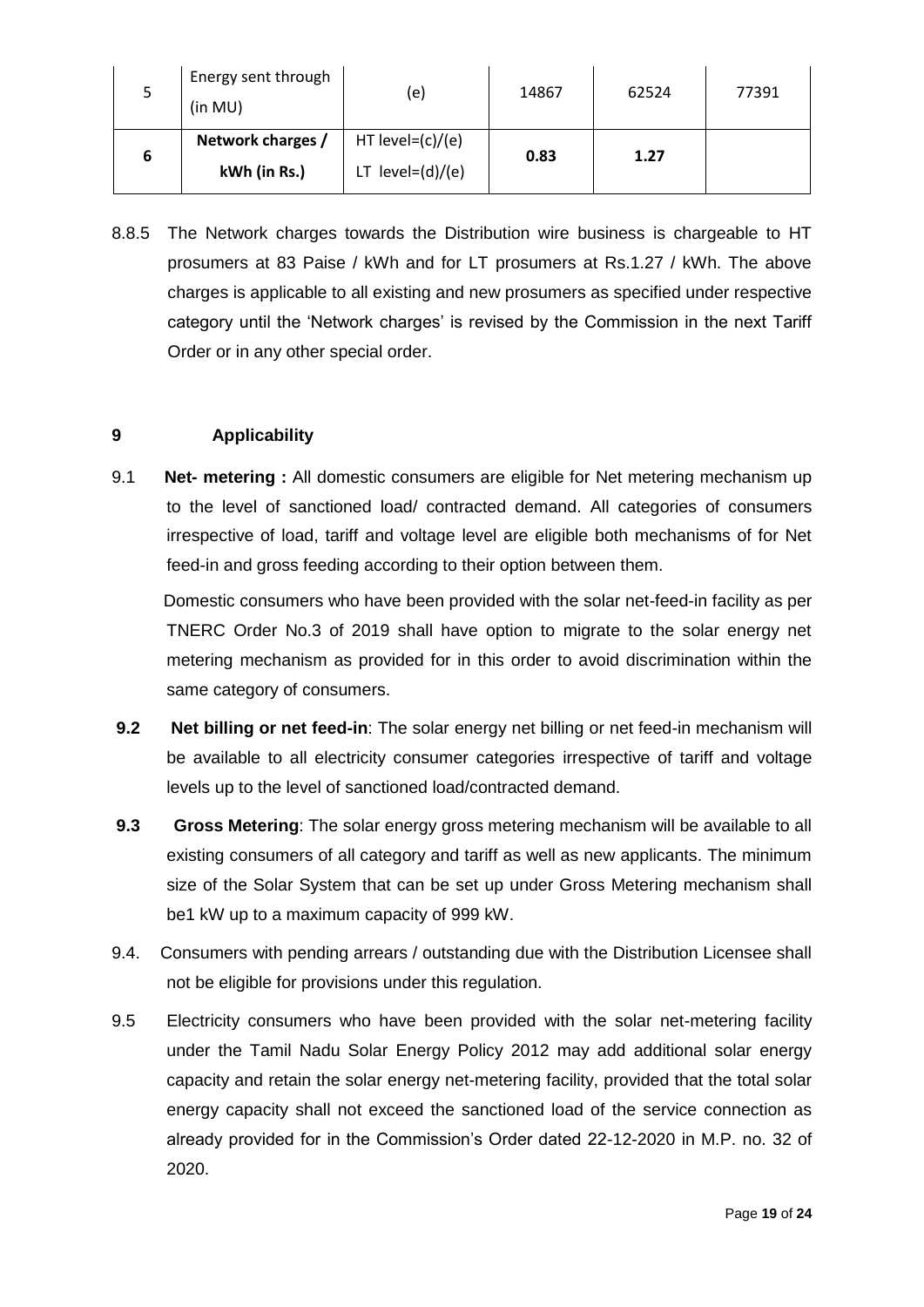- 9.6 Electricity consumers who have been provided with the grid paralleling facility for their solar energy systems have the option to retain the solar energy grid paralleling facility or migrate to the solar energy net feed-in or solar energy gross feed-in mechanism as provided for in this Order. The parallel operation charges shall cease to be applicable upon such migration.
- 9.7 These proposed regulations shall supersede the earlier regulations and statutory orders issued by the Commission so far and for all practical and resolutions of disputes, only these regulations shall prevail without prejudice to all actions taken and orders issued under the earlier orders and regulations.

### **10. Energy Metering**

**10.1 Net-metering mechanism and Net feed-in mechanism:** At service connection point, a single bidirectional energy meter to record the energy import from the TANGEDCO grid and energy export to the TANGEDCO grid shall be provided. This shall be a digital four quadrant vector summation energy meter configured for bidirectional energy measurement whereby both imported and exported active energy readings and allied parameter are programmed to be displayed. The bidirectional energy meter shall have programmable ToD (time-of-the-day) registers with a minimum of four energy import ToD registers and four energy export ToD registers.

**Gross-metering mechanism:** An energy meter to record the gross solar energy generation shall be provided. This meter is to be installed immediately after the solar grid inverter. The energy meter shall have programmable ToD (time- of-the-day)

registers with a minimum of four energy export ToD registers. The total solar power generated is accounted for feed-in tariff determined by the Commission from time to time. The energy consumed by the prosumer is metered and accounted separately.

**10.2** Energy meters shall be of class 1.0 accuracy and shall comply with applicable CEA (Central Electricity Authority) and BIS (Bureau of Indian Standards) standards.

### **11 Energy Billing and accounting process**

### **11.1 Net metering :**

The solar energy exported to the Grid from grid connected solar photovoltaic system is deducted from energy imported from the grid in units to arrive at the net imported or exported energy. The net imported or exported energy is billed or credited or carried over on the basis of the retail tariff.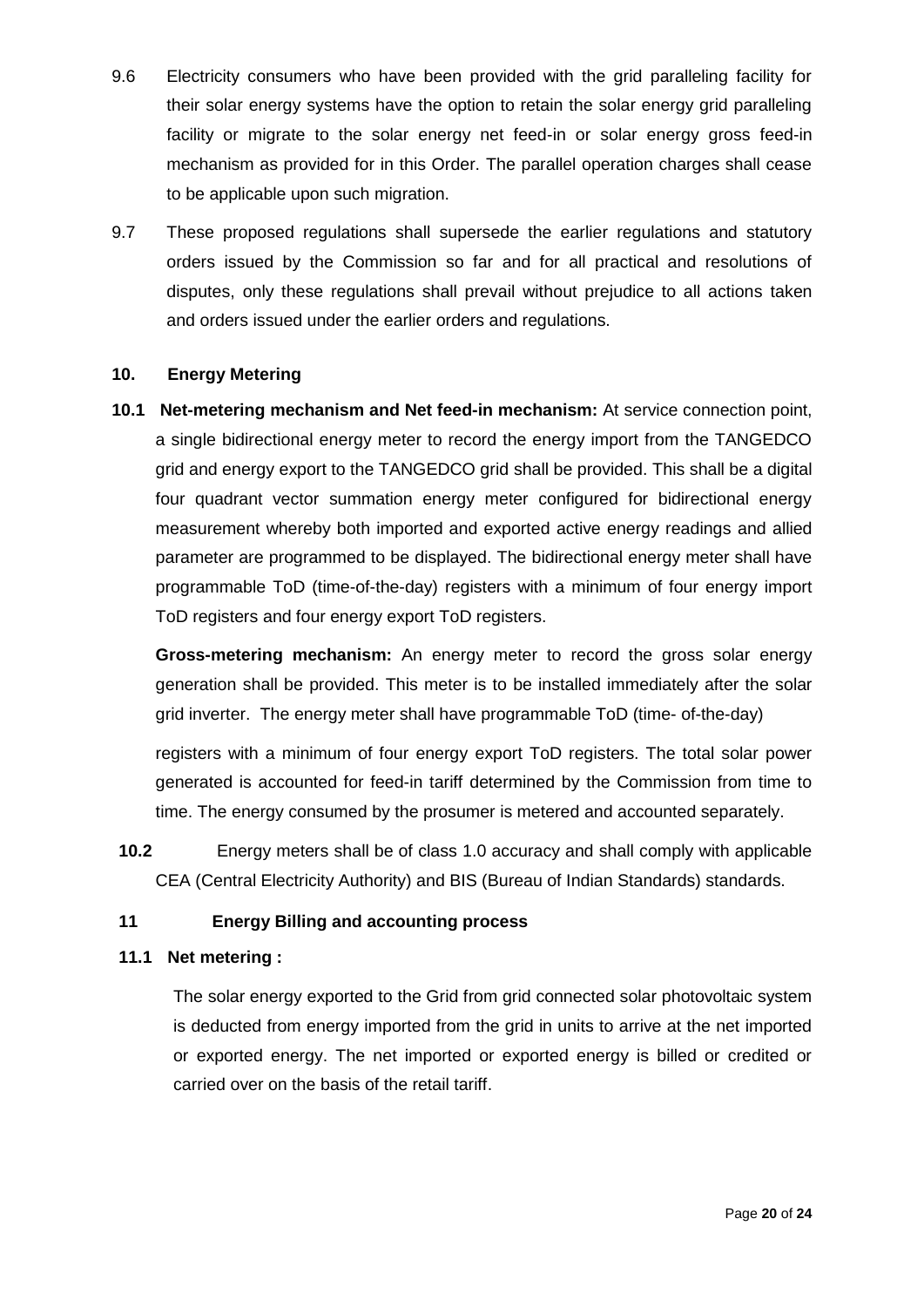This process shall continue until the end of the settlement period. At the end of the settlement period, credit i.e the net units of surplus generation available if any shall get lapsed.

Domestic category deserves the facility of net metering where the solar energy generated during the day time does not have scope to be fully consumed in view of the fact that the lighting load predominantly used in domestic usage takes place only in night. Section 5.12.2 of the Electricity Act 2003 emphasises that progressively the share of electricity from non-conventional sources would need to be increased as prescribed by State Electricity Regulatory Commissions. Hence this commission is of the view that in order to accelerate the pace of growth solar system in domestic sector and encourage the potential domestic consumers to widely opt for the solar energy and also to meet the target set by the State Government, the net metering facility shall be made eligible for all domestic category consumers to the limit of individual sanctioned load.

### **11.2 Net billing or Net feed-in:**

The monitory value of the imported energy is debited based on the applicable retail tariff; The monitory value of the exported energy is credited based on the feed-in tariff determined by the Commission. The monitory value of the exported energy is deducted from the monitory value of imported energy to arrive at the net amount to be billed. If the cumulative credit amount exceeds the debit amount during any billing cycle, the net credit is carried over to the next billing cycle. At the end of a 12-month settlement period, the consumer has the option to receive payment of the net credit balance (if any) or have such credit balance carried-over to the next settlement period. The solar energy net feed-in mechanism will be available to all electricity consumer categories of all tariff and voltage levels.

### **11.3 Gross-metering:**

Gross metering is permitted for prosumers who opts to sell all generated solar energy to the distribution licensee instead of availing the net- metering or net feed-in facility. The exported solar energy is credited at the feed in tariff determined by the Commission. The amount is credited in the operators/consumers electricity bill for every billing cycle.

### **12 Standards and Technical Requirements**

12.1 The solar PV system and the interconnection with the TANGEDCO grid shall comply with all applicable regulations and standards of the Central Electricity Authority (CEA), Grid Codes and the Tamil Nadu Electricity Distribution Code with latest amendments.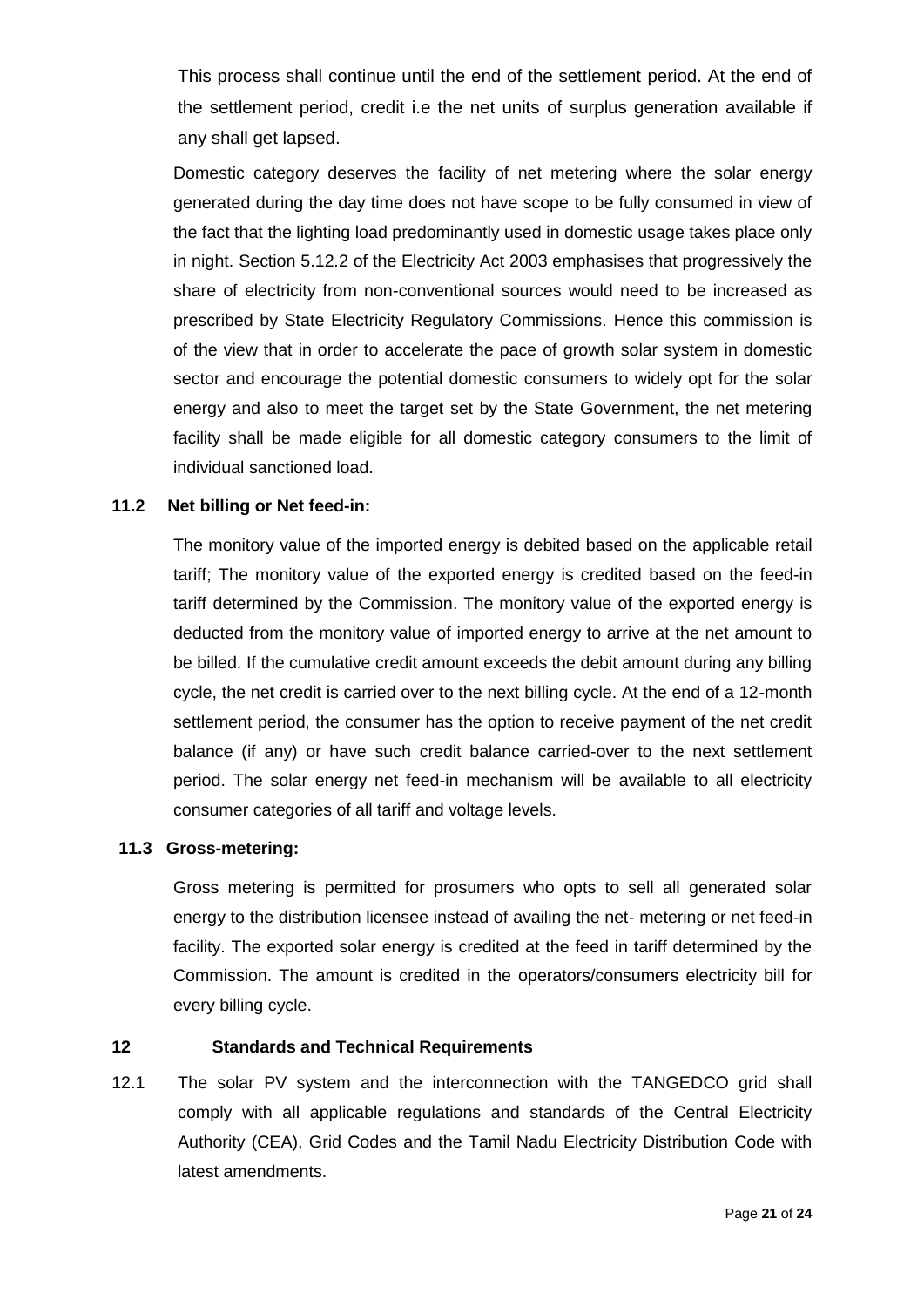- 12.2 The solar plant capacity under both metering mechanisms, net feed-in and gross feed-in, shall not exceed the sanctioned load of the service connection.
- 12.3 The total capacity of solar PV systems connected to a distribution transformer shall not exceed 100% of the distribution transformer capacity.
- 12.4 Distribution licensees shall update the status of the cumulative solar energy system capacity connected and solar energy generated by each system at each distribution transformers on their website every month.
- 12.5 Where ever separate meter measuring the gross solar generation is not available at present in existing grid connected solar system, Licensee shall take prompt action to install them as mandated.
- 12.6 For all grid connected solar energy systems under the distribution licensee shall make use of the existing distribution network to the maximum extent possible so that utilisation of such infrastructure is optimized.
- 12.7 The solar power generator and equipments shall meet the requirement specified in the CEA"s (Technical Standards for connectivity of the Distributed Generation Resources) Regulations 2013 and as amended from time to time. The responsibility of operation and maintenance of the solar power generator including all accessories and apparatus lies with the solar power generators. The design and installation of the roof top Solar Photo Voltaic (SPV) should be equipped with appropriately rated protective devices to sense any abnormality in the system and carryout automatic isolation of the SPV from the grid. The inverters used should meet the necessary quality requirements. The protection logics should be tested before commissioning of the plant. Safety certificates for the installation should be obtained from the appropriate authorities.
- 12.8 The automatic isolation of the SPV should be ensured for no grid supply and low or over voltage conditions and within the required response time. Adequate rated fuses and fast acting circuit breakers on input and output side of the inverters and disconnect/Isolating switches to isolate DC and AC system for maintenance shall be provided.The consumer should provide for all internal safety and protective mechanism for earthing, surge, DC ground fault, transients etc. as per the CEA regulation/standards.
- 12.9 The inverter should be a sine wave inverter suitable for synchronizing with the distribution licensee's grid.
- 12.10 Grid interactive solar PV system with battery backup is not under the purview of this order. Any battery backup shall be restricted to the consumer"s network and the consumer shall be responsible to take adequate safety measures to prevent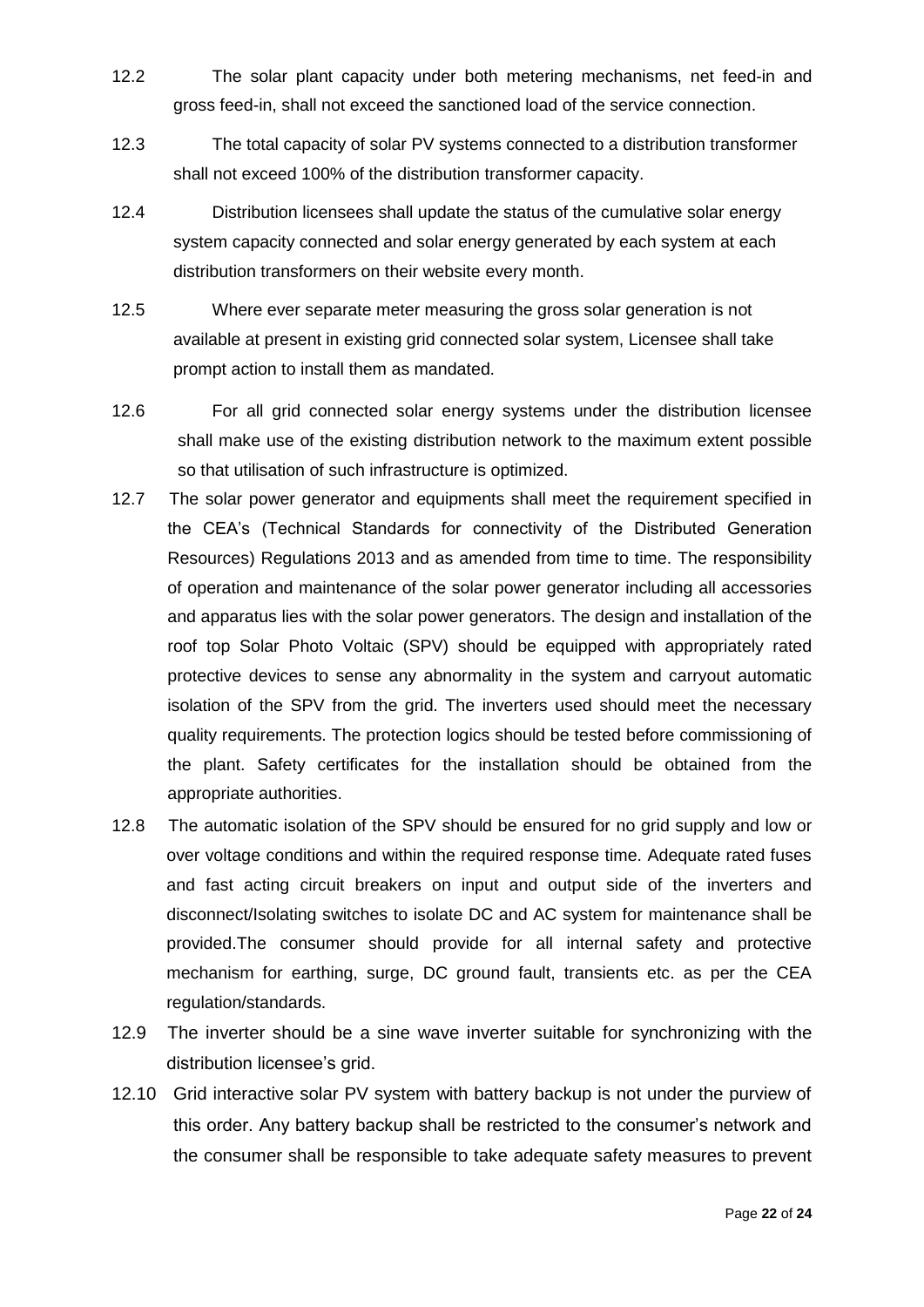battery power/Diesel Generator(DG) power/backup power extending to distribution licensee's LT grid on failure of distribution licensee's grid supply.

- 12.11 To prevent back feeding and possible accidents when maintenance works are carried out by distribution licensee's personnel in his network, suitable isolator/ isolating disconnect switches which can be locked by distribution licensee personnel should be provided. This is in addition to automatic sensing and isolating on grid supply failure etc and in addition to internal disconnect switches. In the event of distribution licensee LT supply failure, the SPG has to ensure that there will not be any solar power being fed to the LT grid of distribution licensee. The consumer is solely responsible for any accident to human being/animals whatsoever (fatal/nonfatal/departmental/non departmental) that may occur due to back feeding from the SPG plant when the grid supply is off. The distribution licensee reserves the right to disconnect the consumer installation at any time in the event of such exigencies to prevent accident or damage to men and material.
- 12.12 The consumer shall abide by all the codes and regulations issued by the CEA/Commission to the extent applicable and in force from time to time. The consumer shall comply with CEA/TNERC/CEIG/ distribution licensee"s requirements to the extent it is applicable with respect to safe, secure and reliable function of the SPG plant and the grid. The power injected into the grid shall be of the required quality in respect of wave shape, frequency, absence of DC components etc.
- 12.13 The SPG shall restrict the harmonic generation, flicker within the limit specified in the relevant regulations issued by the Central Electricity Authority.
- 12.14 The inverter should be a sine wave inverter suitable for synchronizing with the distribution licensee's grid.
- 12.15 Any battery backup shall be restricted to the consumer"s network and the consumer shall be responsible to take adequate safety measures to prevent battery power/Diesel Generator(DG) power/backup power extending to distribution licensee"s LT grid on failure of distribution licensee"s grid supply.

### **13.0 Grid-interconnection application process**

- 13.1 For commissioning of consumer category solar PV systems of capacity higher than 10 kW the issuance of safety certificate by the Chief Electrical Inspectorate (CEIG) is presently required which may be amended from time to time.
- 13.2 Application for Solar Power connectivity shall be in Form-1 and shall be submitted to the respective section officer/designated officer of the distribution licensee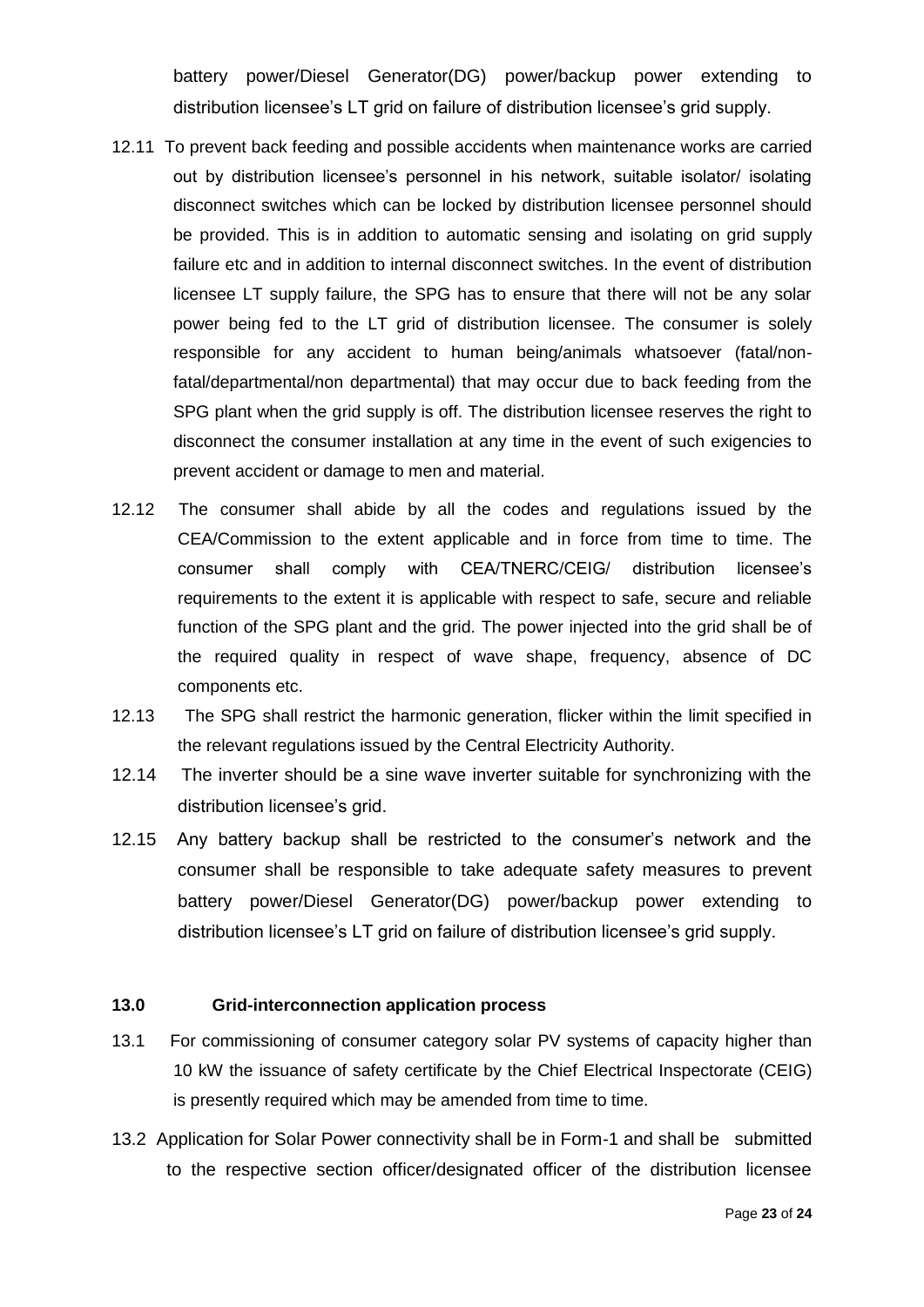along with a registration fee of Rs. 100 (Rupees One hundred only). The licensee shall acknowledge the receipt of the application.

- 13.3 Both the parties shall sign an agreement in Form-2, Annexed.
- 13.4 The Distribution licensee will install the required energy meters and commission the solar metering facility within three weeks from the date of application by the consumer.
- 13.5 The distribution licensee will enhance and update its metering and billing system in line with the requirement of above mandates such that relevant parameters pertaining to solar energy gross feed-in and net feed-in are assessed and furnished clearly in the electricity consumers" bills. Distribution licensees will make available online all of the above billing data for each consumer, along with a sample bill explaining the various billing components.
- 13.6 The distribution licensee shall implement online applications for all categories of Grid interactive solar generation scheme. The status of all applications received online or offline shall be displayed. The licensee shall maintain section wise data base of applications received, approval status, installation and commissioning details.
- 13.7 Wherever the meter for measuring the gross generation of solar units is not available at present, the same shall be installed. Till such time the units recorded in the inverter will be accounted for the purpose.
- 13.8 For all new solar systems the applicant shall install the meter to measure the gross generation along with installation of solar system at his cost.

### **14.0 Operative Control Period**

This order shall come into force from the date of its issue. The tariffs determined shall be applicable for all consumer categories and is applicable for a control period up to 31.03.23 or till such time the Commission may extend.

### **(By order of the Tamil Nadu Electricity Regulatory Commission)**

**(S.Chinnarajalu) Secretary**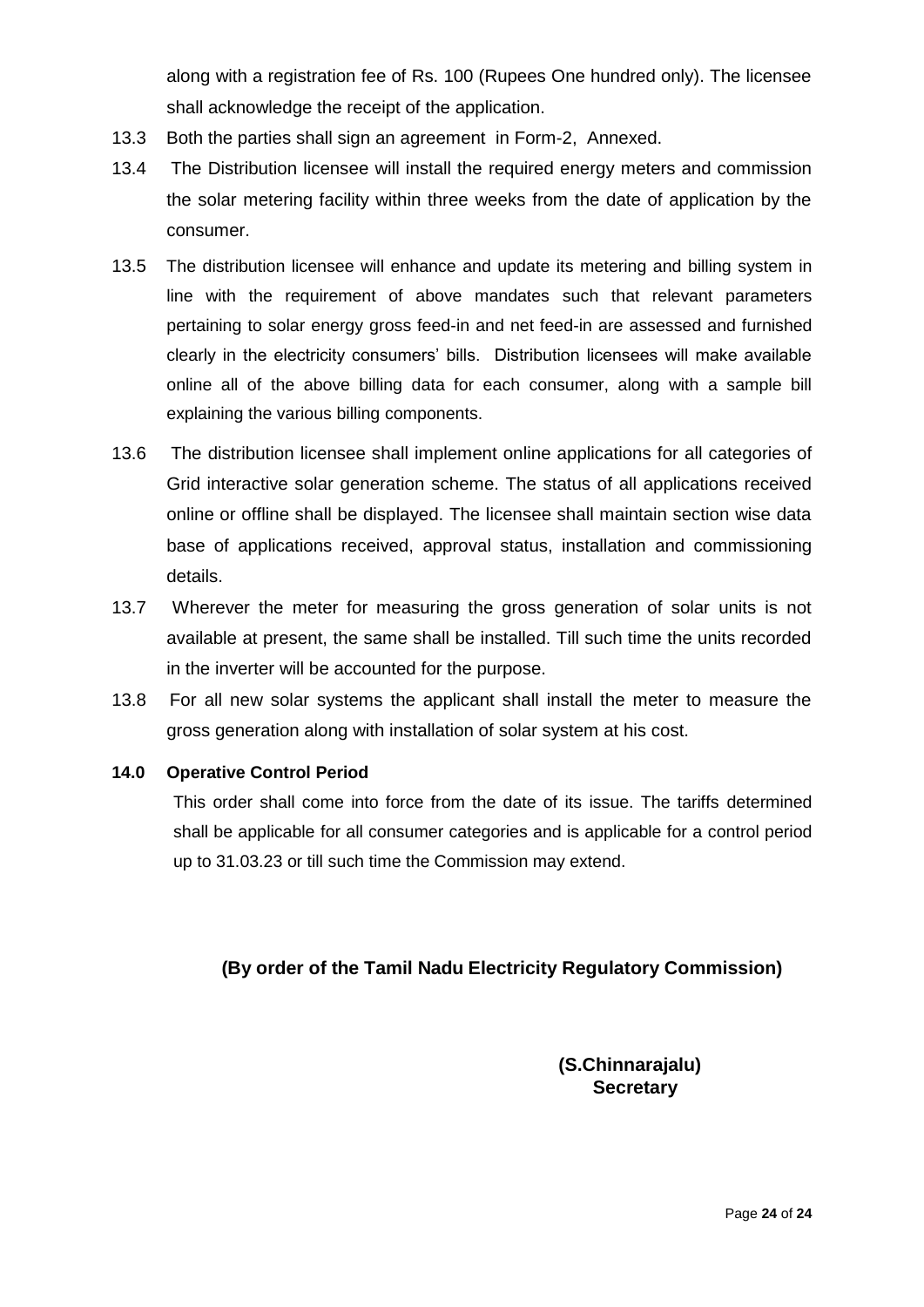## **Solar net feed-in (net-billing) tariff calculator**

### **LCOE Calculations**

|                |                                                   |               | $\mathbf{1}$   | $\overline{2}$ | 3              | $\overline{\mathbf{4}}$ |
|----------------|---------------------------------------------------|---------------|----------------|----------------|----------------|-------------------------|
|                | <b>Assumptions</b>                                |               | $1-10$ kW      | 11-100 kW      | 101-500 kW     | 501 kW-1MW              |
| 1              | Solar PV system capacity                          | kW            | 1.00           | 1.00           | 1.00           | 1.00                    |
| $\overline{2}$ | MNRE benchmark cost                               | INR / kW      |                |                |                |                         |
| 3              | Gross capital cost before subsidies               | INR / kW      | 41,000         | 38,000         | 36,000         | 32,000                  |
| 4              | MNRE subsidy                                      | $\frac{0}{0}$ | $0.00\%$       | 0.00%          | 0.00%          | 0.00%                   |
| 5.             | Government of Tamil Nadu subsidy                  | $\frac{0}{0}$ | 0.00%          | 0.00%          | 0.00%          | 0.00%                   |
| 6              | Equity (% of net capital cost after subsidies)    | $\frac{0}{0}$ | 30.00%         | 30.00%         | 30.00%         | 30.00%                  |
| 7              | Return on equity                                  | $\frac{0}{0}$ | 16.96%         | 16.96%         | 16.96%         | 16.96%                  |
| 8              | Interest on loan                                  | $\frac{0}{0}$ | 9.50%          | 9.50%          | 9.50%          | 9.50%                   |
| 9              | Loan tenure                                       | Year          | 11             | 11             | 11             | 11                      |
| 10             | Loan moratorium                                   | Year          | $\mathbf{1}$   | 1              | $\mathbf{1}$   | $\mathbf{1}$            |
| 11             | Solar PV system CUF                               | $\frac{0}{0}$ | 19.00%         | 19.00%         | 19.00%         | 19.00%                  |
| 12             | Daytime grid availability                         | $\frac{0}{0}$ | 90.00%         | 90.00%         | 90.00%         | 90.00%                  |
| 13             | Average annual solar panel degradation            | $\frac{0}{0}$ | 0.00%          | 0.00%          | 0.00%          | 0.00%                   |
| 14             | O&M (percentage of capital cost)                  | $\frac{0}{0}$ | 1.40%          | 1.40%          | 1.40%          | 1.40%                   |
| 15             | O&M annual increase                               | $\frac{0}{0}$ | 5.72%          | 5.72%          | 5.72%          | 5.72%                   |
| 16             | Insurance (% of depreciated asset value)          | $\frac{0}{0}$ | 0.35%          | 0.35%          | 0.35%          | 0.35%                   |
| 17             | Annual depreciation                               | $\frac{0}{0}$ | 3.60%          | 3.60%          | 3.60%          | 3.60%                   |
| 18             | Depreciation on net capital cost after subsidies? | Y/N           | Y              | Y              | Y              | Y                       |
| 19             | Working Capital - O&M                             | Month         | $\mathbf{1}$   | $\mathbf{1}$   | $\mathbf{1}$   | $\mathbf{1}$            |
| 20             | Working Capital - receivables                     | Months        | $\overline{2}$ | $\overline{2}$ | $\overline{2}$ | $\overline{2}$          |
| 21             | Interest on Working Capital                       | $\frac{0}{0}$ | 10.50%         | 10.50%         | 10.50%         | 10.50%                  |
| 22             | Discount factor                                   | 0/0           | 8.67%          | 8.67%          | 8.67%          | 8.67%                   |
| 23             | Economic life of system                           | Years         | 25             | 25             | 25             | 25                      |
|                |                                                   |               |                |                |                |                         |
| <b>LCOE</b>    |                                                   | INR / kWh     | 3.99           | 3.70           | 3.51           | 3.12                    |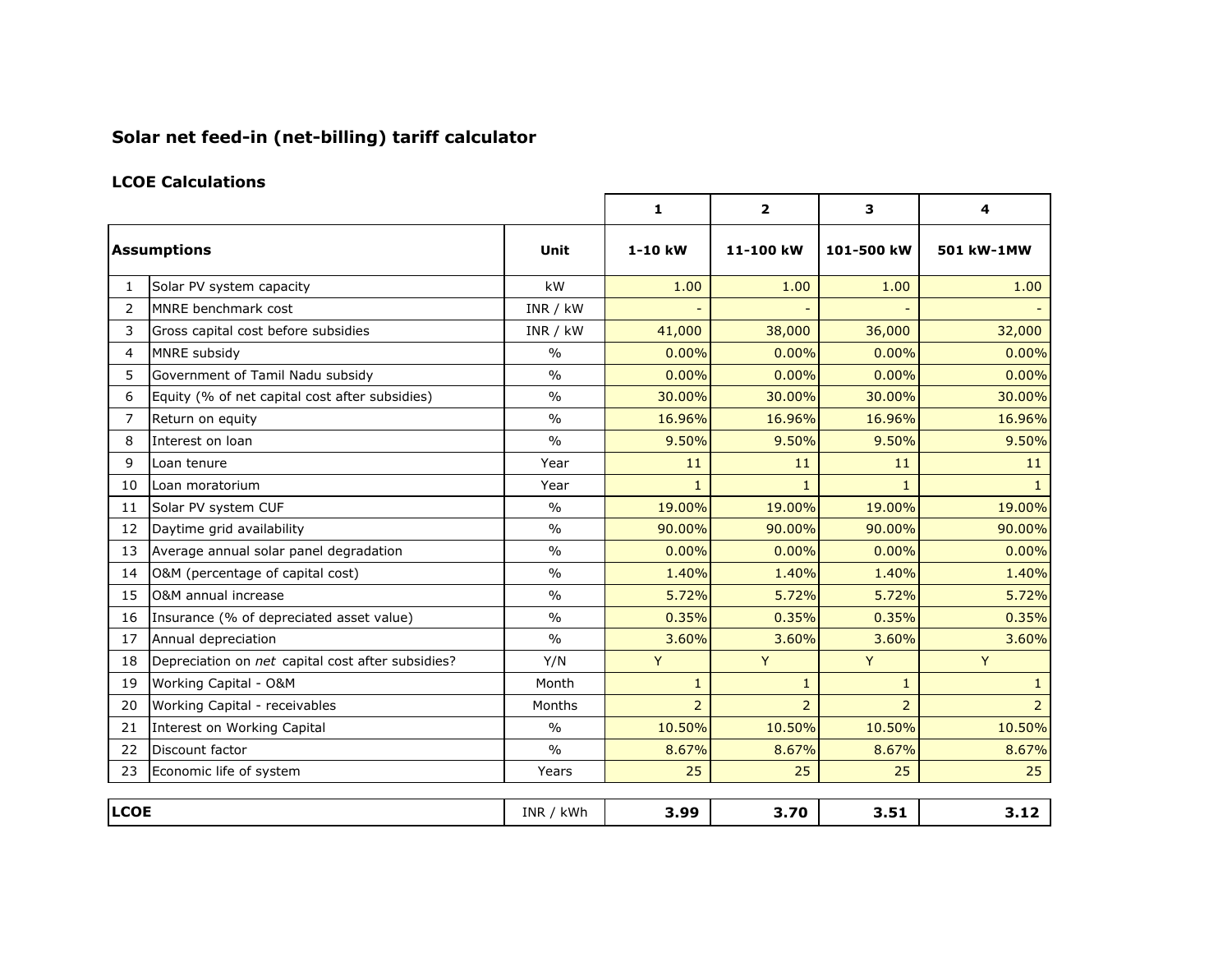#### lar net feed-in (net-billing) tariff calculator

#### **LE Calculations<br>hout energy storage**

| umptions / Inputs                                    |               | Unit          |
|------------------------------------------------------|---------------|---------------|
|                                                      |               |               |
| Solar PV system capacity                             | 1.00          | kW            |
| MNRE benchmark cost                                  | ł,            | INR / kW      |
| Gross capital cost before subsidies                  | 38,000        | INR / kW      |
| MNRE subsidy                                         | 0.00%         | $\frac{9}{6}$ |
| Government of Tamil Nadu subsidy                     | 0.00%         | $\frac{9}{6}$ |
| Equity (% of net capital cost after subsidies)       | 30.00%        | 96            |
| Return on equity                                     | 16.96%        | $\frac{9}{6}$ |
| Interest on loan                                     | 9.50%         | $\frac{9}{6}$ |
| Loan tenure                                          | 11            | Year          |
| Loan moratorium                                      | $\mathbf{1}$  | Year          |
| Solar PV system CUF                                  | 19.00%        | 96            |
| Daytime grid availability                            | 90.00%        | 96            |
| Average annual solar panel degradation               | 0.00%         | $\frac{9}{6}$ |
| O&M (percentage of capital cost)                     | 1.40%         | $\frac{9}{6}$ |
| O&M annual increase                                  | 5.72%         | 96            |
| Insurance (% of depreciated asset value)             | 0.35%         | $\frac{9}{6}$ |
| Annual depreciation                                  | 3.60%         | $\frac{9}{6}$ |
| Depreciation on net capital cost after<br>subsidies? | Y             | Y/N           |
| Working Capital - O&M                                | $\mathbf{1}$  | Month         |
| Working Capital - receivables                        | $\mathcal{P}$ | Months        |
| Interest on Working Capital                          | 10.50%        | 96            |
|                                                      |               |               |
| Discount factor                                      | 8.67%         | 96            |

#### **Results / Outputs**

| <b>Funding</b>                                             |        |            |
|------------------------------------------------------------|--------|------------|
| MNRE benchmark cost for installed capacity                 |        | <b>TNR</b> |
| Gross capital cost before subsidy                          | 38,000 | <b>TNR</b> |
| Capital cost eligible for subsidy                          |        | <b>TNR</b> |
| MNRE subsidy (INR)                                         |        | <b>TNR</b> |
| Capital cost after MNRE subsidy                            | 38,000 | <b>TNR</b> |
| Government of Tamil Nadu subsidy                           |        | <b>TNR</b> |
| Capital cost after MNRE subsidy and<br><b>GoTN subsidv</b> | 38,000 | <b>TNR</b> |
| Equity                                                     | 11,400 | <b>TNR</b> |
| Loan                                                       | 26.600 | <b>TNR</b> |

┑

#### **Total Funding Check - % of** *Gross*

| <b>Capital Cost</b>                     |         |               |
|-----------------------------------------|---------|---------------|
| MNRE contribution                       | 0.00%   | %             |
| Tamil Nadu Government contribution      | 0.00%   | $\frac{9}{6}$ |
| Equity                                  | 30.00%  | %             |
| Loan funding                            | 70.00%  | $\frac{9}{6}$ |
| Total Funding (% of gross capital cost) | 100.00% | O(n)          |

#### **Total Funding Check - % of** *Net* **Capital Cost**

| Total Funding (% of net capital cost) | 100.00% | $\alpha$ |
|---------------------------------------|---------|----------|
| Loan funding                          | 70.00%  | 96       |
| Equity                                | 30.00%  | 96       |
| <b>ICost</b>                          |         |          |

**Solar Energy Generation Year-->** *1 2 3 4 5 6 7 8 9 10 11 12 13 14 15 16 17 18 19 20 21 22 23 24 25* **Total** Solar energy generation (kWh) 1,498 1,498 1,498 1,498 1,498 1,498 1,498 1,498 1,498 1,498 1,498 1,498 1,498 1,498 1,498 1,498 1,498 1,498 1,498 1,498 1,498 1,498 1,498 1,498 1,498 37,449 **Cost of Solar Energy Generation** Return on equity 1,933 1,933 1,933 1,933 1,933 1,933 1,933 1,933 1,933 1,933 1,933 1,933 1,933 1,933 1,933 1,933 1,933 1,933 1,933 1,933 1,933 1,933 1,933 1,933 1,933 48,336 Interest on Loan 2,527 2,527 2,274 2,022 1,769 1,516 1,264 1,011 758 505 253 - - - - - - - - - - - - - - 16,426 Operation and Maintenance (O&M) | 532 | 562 | 595 | 629 | 665 | 703 | 743 | 785 | 830 | 878 | 928 | 981 | 1,037 | 1,096 | 1,159 | 1,235 | 1,235 | 1,230 | 1,448 | 1,531 | 1,618 | 1,711 | 1,809 | 1,912 | 2,02 Insurance 133 128 128 129 119 114 109 104 99 95 90 85 80 76 71 66 61 56 52 47 42 37 32 28 28 18 1,889 Depreciation 1,368 1,368 1,368 1,368 1,368 1,368 1,368 1,368 1,368 1,368 1,368 1,368 1,368 1,368 1,368 1,368 1,368 1,368 1,368 1,368 1,368 1,368 1,368 1,368 1,368 34,200 Interest on O&M Working Capital | 5 | 5 | 5 | 6 | 6 | 6 | 6 | 7 | 7 | 8 | 8 | 9 | 9 | 10 | 11 | 11 | 11 | 12 | 13 | 14 | 15 | 16 | 17 | 18 || 246 **Sub-total 6,498 6,524 6,299 6,076 5,855 5,635 5,418 5,204 4,992 4,782 4,575 4,371 4,423 4,478 4,537 4,599 4,665 4,735 4,809 4,888 4,971 5,060 5,154 5,253 5,359 129,158** Interest on Receivables Working Capital 114 114 110 106 102 99 95 91 87 84 80 76 77 78 79 80 82 83 84 86 87 89 90 92 94 2,260 **Total cost 6,612 6,638 6,409 6,182 5,957 5,734 5,513 5,295 5,079 4,866 4,655 4,448 4,501 4,557 4,616 4,679 4,746 4,817 4,893 4,973 5,058 5,148 5,244 5,345 5,453 131,418 Total cost per kWh 4.41 4.43 4.28 4.13 3.98 3.83 3.68 3.53 3.39 3.25 3.11 2.97 3.00 3.04 3.08 3.12 3.17 3.22 3.27 3.32 3.38 3.44 3.50 3.57 3.64** 87.73 **Levelised cost of Energy** Discount Factor 0.78 | 0.78 | 0.66 | 0.61 | 0.56 | 0.47 | 0.44 | 0.40 | 0.34 | 0.24 | 0.24 | 0.24 | 0.22 | 0.21 | 0.21 | 0.19 | 0.17 | 0.16 | 0.14 || 0.44 |

Present Value | 4.41 | 4.08 | 3.62 | 3.22 | 2.85 | 2.23 | 1.98 | 1.74 | 1.54 | 1.52 | 1.19 | 1.11 | 1.03 | 0.96 | 0.96 | 0.78 | 0.78 | 0.73 | 0.68 | 0.64 | 0.66 | 0.56 | 0.53 | 0.49 || 1.62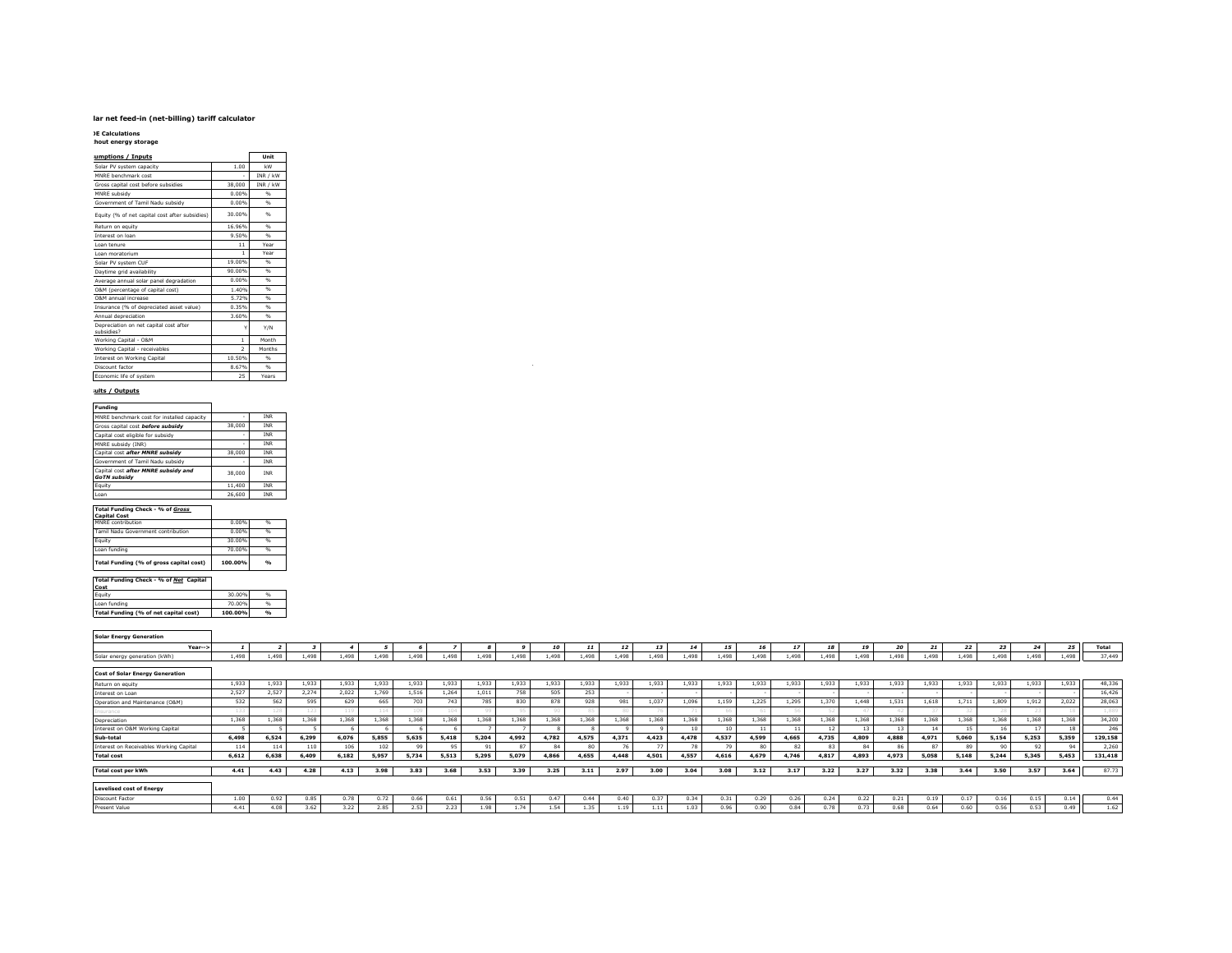#### lar net feed-in (net-billing) tariff calculator

### **LCOE Calculations [description]**

| umptions / Inputs                                    |                | Unit          |
|------------------------------------------------------|----------------|---------------|
| Solar PV system capacity                             | 1.00           | kW            |
| MNRE benchmark cost                                  | ٠              | INR / kW      |
| Gross capital cost before subsidies                  | 36,000         | INR / kW      |
| MNRE subsidy                                         | 0.00%          | $\frac{9}{6}$ |
| Government of Tamil Nadu subsidy                     | 0.00%          | $\frac{9}{6}$ |
| Equity (% of net capital cost after subsidies)       | 30.00%         | 96            |
| Return on equity                                     | 16.96%         | $\frac{9}{6}$ |
| Interest on loan                                     | 9.50%          | $\frac{9}{6}$ |
| Loan tenure                                          | 11             | Year          |
| Loan moratorium                                      | $\mathbf{1}$   | Year          |
| Solar PV system CUF                                  | 19.00%         | $\frac{9}{6}$ |
| Davtime grid availability                            | 90.00%         | $\frac{9}{6}$ |
| Average annual solar panel degradation               | 0.00%          | $\frac{9}{6}$ |
| O&M (percentage of capital cost)                     | 1.40%          | 96            |
| O&M annual increase                                  | 5.72%          | 96            |
| Insurance (% of depreciated asset value)             | 0.35%          | $\frac{9}{6}$ |
| Annual depreciation                                  | 3.60%          | $\frac{9}{6}$ |
| Depreciation on net capital cost after<br>subsidies? | Y              | Y/N           |
| Working Capital - O&M                                | $\mathbf{1}$   | Month         |
| Working Capital - receivables                        | $\overline{2}$ | Months        |
| Interest on Working Capital                          | 10.50%         | 96            |
| Discount factor                                      | 8.67%          | $\frac{9}{6}$ |
| Economic life of system                              | 25             | Years         |

#### **Results / Outputs**

| .                                                          |        |            |
|------------------------------------------------------------|--------|------------|
| MNRE benchmark cost for installed capacity                 |        | <b>TNR</b> |
| Gross capital cost before subsidy                          | 36,000 | <b>TNR</b> |
| Capital cost eligible for subsidy                          |        | <b>INR</b> |
| MNRE subsidy (INR)                                         |        | <b>INR</b> |
| Capital cost after MNRE subsidy                            | 36,000 | <b>INR</b> |
| Government of Tamil Nadu subsidy                           |        | <b>TNR</b> |
| Capital cost after MNRE subsidy and<br><b>GoTN subsidv</b> | 36,000 | <b>TNR</b> |
| Equity                                                     | 10.800 | <b>TNR</b> |
| Loan                                                       | 25.200 | <b>TNR</b> |

┑

#### **Total Funding Check - % of** *Gross*

| <b>Capital Cost</b>                     |         |               |
|-----------------------------------------|---------|---------------|
| MNRE contribution                       | 0.00%   | $\frac{9}{6}$ |
| Tamil Nadu Government contribution      | 0.00%   | %             |
| Equity                                  | 30.00%  | $\frac{9}{6}$ |
| Loan funding                            | 70.00%  | %             |
| Total Funding (% of gross capital cost) | 100.00% | $\alpha$      |

#### **Total Funding Check - % of** *Net* **Capital**

| Total Funding (% of net capital cost) | 100.00% | $\alpha$ |
|---------------------------------------|---------|----------|
| Loan funding                          | 70.00%  | 96       |
| Equity                                | 30.00%  | 96       |
| Cost                                  |         |          |

**Solar Energy Generation Year-->** *1 2 3 4 5 6 7 8 9 10 11 12 13 14 15 16 17 18 19 20 21 22 23 24 25* **Total** Solar energy generation (kWh) 1,498 1,498 1,498 1,498 1,498 1,498 1,498 1,498 1,498 1,498 1,498 1,498 1,498 1,498 1,498 1,498 1,498 1,498 1,498 1,498 1,498 1,498 1,498 1,498 1,498 37,449 **Cost of Solar Energy Generation** Return on equity 1,832 | 1,832 | 1,832 | 1,832 | 1,832 | 1,832 | 1,832 | 1,832 | 1,832 | 1,832 | 1,832 | 1,832 | 1,832 | 1,832 | 1,832 | 1,832 | 1,832 | 1,832 | 1,832 | 1,832 | 1,832 | 1, Interest on Loan 2,394 2,394 2,155 1,915 1,676 1,436 1,197 958 718 479 239 - - - - - - - - - - - - - - 15,561 Operation and Maintenance (O&M) | 504 | 533 | 565 | 506 | 506 | 704 | 744 | 786 | 851 879 929 | 982 | 1,039 | 1,039 | 1,039 | 1,237 | 1,237 | 1,237 | 1,450 | 1,533 | 1,621 | 1,714 | 1,812 | 1,915 || 26, Insurance 126 126 121 127 112 108 103 99 94 90 85 81 76 72 67 62 58 53 49 44 40 35 31 26 22 17 1,789 Depreciation 1,296 1,296 1,296 1,296 1,296 1,296 1,296 1,296 1,296 1,296 1,296 1,296 1,296 1,296 1,296 1,296 1,296 1,296 1,296 1,296 1,296 1,296 1,296 1,296 1,296 32,400 Interest on O&M Working Capital | 4 | 5 | 5 | 5 | 6 | 6 | 6 | 7 | 7 | 8 | 8 | 9 | 9 | 10 | 11 | 11 | 12 | 13 | 14 | 15 | 16 | 17 || 233 **Sub-total 6,156 6,181 5,967 5,756 5,546 5,339 5,133 4,930 4,729 4,530 4,334 4,141 4,190 4,242 4,298 4,357 4,419 4,485 4,556 4,630 4,709 4,793 4,882 4,977 5,077 122,360** Interest on Receivables Working Capital | 108 | 104 | 101 | 97 | 93 | 90 | 86 | 83 | 79 | 76 | 72 | 74 | 75 | 76 | 77 | 78 | 80 | 81 | 82 | 84 | 85 | 87 | 89 || 2,141 **Total cost 6,264 6,289 6,072 5,857 5,643 5,432 5,223 5,016 4,812 4,610 4,410 4,214 4,264 4,317 4,373 4,433 4,496 4,564 4,635 4,711 4,792 4,877 4,968 5,064 5,166 124,502 Total cost per kWh 4.18 4.20 4.05 3.91 3.77 3.63 3.49 3.35 3.21 3.08 2.94 2.81 2.85 2.88 2.92 2.96 3.00 3.05 3.09 3.15 3.20 3.26 3.32 3.38 3.45** 83.11 **Levelised cost of Energy** Discount Factor 0.78 | 0.78 | 0.66 | 0.61 | 0.56 | 0.47 | 0.44 | 0.40 | 0.34 | 0.24 | 0.24 | 0.24 | 0.22 | 0.21 | 0.21 | 0.19 | 0.17 | 0.16 | 0.14 || 0.44 |

Present Value | 4.18 | 3.86 | 3.43 | 3.05 | 2.79 | 2.39 | 2.12 | 1.87 | 1.65 | 1.81 | 1.82 | 1.82 | 1.82 | 1.82 | 1.82 | 1.82 | 1.82 | 0.98 | 0.98 | 0.98 | 0.97 | 0.79 | 0.50 | 0.50 | 0.50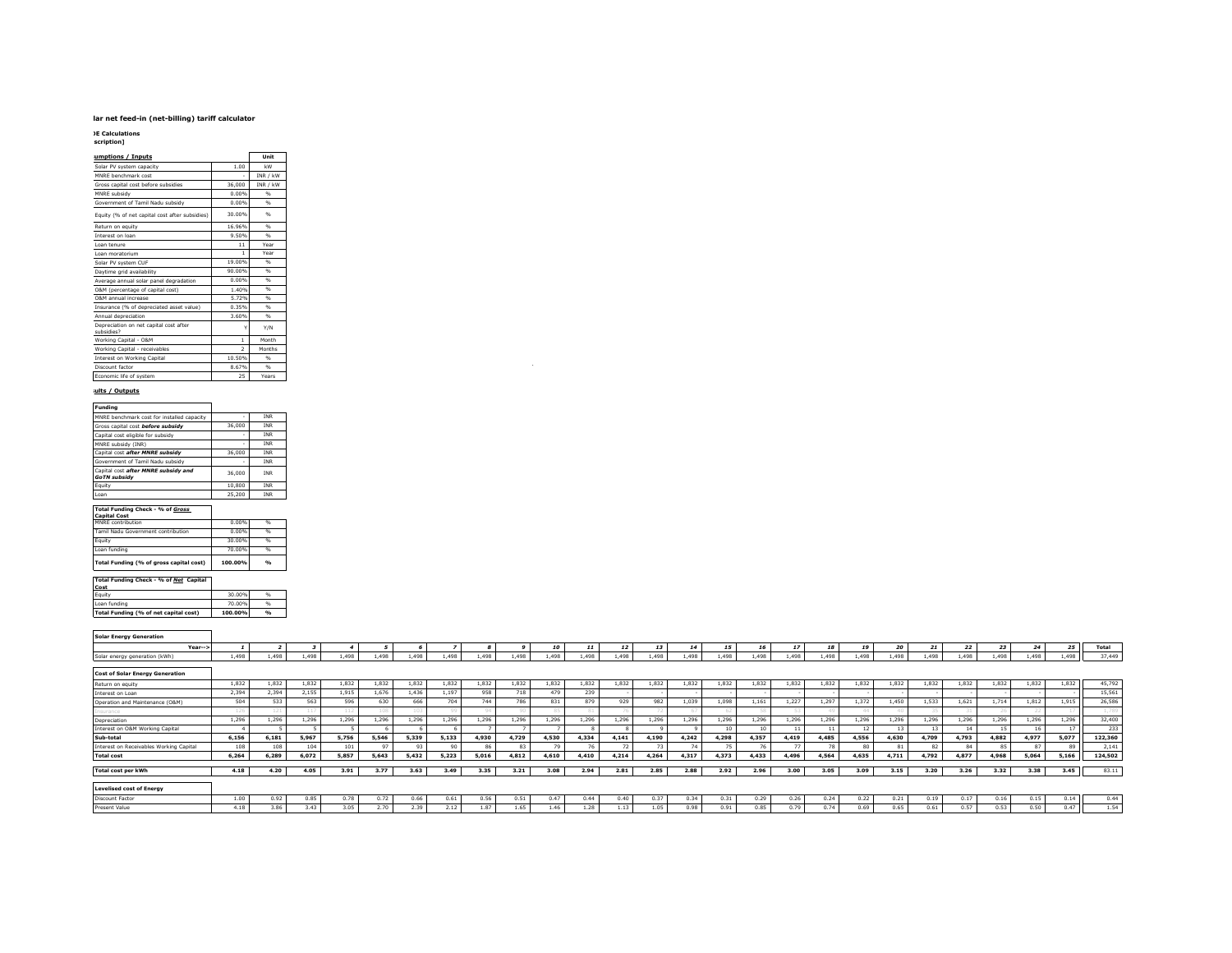### **Solar net feed-in (net-billing) tariff calculator**

**LCOE Calculations [description]**

|                | <b>Assumptions / Inputs</b>                          |                | Unit          |
|----------------|------------------------------------------------------|----------------|---------------|
| $\mathbf{1}$   | Solar PV system capacity                             | 1.00           | kW            |
| $\overline{2}$ | MNRE benchmark cost                                  |                | INR / kW      |
|                | 3 Gross capital cost before subsidies                | 32.000         | INR / kW      |
| 4              | MNRE subsidy                                         | 0.00%          | %             |
|                | 5 Government of Tamil Nadu subsidy                   | 0.00%          | $\frac{9}{6}$ |
| 6              | Equity (% of net capital cost after subsidies)       | 30.00%         | %             |
| $\overline{ }$ | Return on equity                                     | 16.96%         | $\frac{9}{6}$ |
| 8              | Interest on loan                                     | 9.50%          | %             |
| 9              | Loan tenure                                          | 11             | Year          |
|                | 10 Loan moratorium                                   |                | Year          |
|                | 11 Solar PV system CUF                               | 19.00%         | $\frac{9}{6}$ |
|                | 12 Daytime grid availability                         | 90.00%         | $\frac{9}{6}$ |
|                | 13 Average annual solar panel degradation            | 0.00%          | 96            |
|                | 14 O&M (percentage of capital cost)                  | 1.40%          | $\frac{9}{6}$ |
|                | 15 O&M annual increase                               | 5.72%          | $\frac{9}{6}$ |
|                | 16 Insurance (% of depreciated asset value)          | 0.35%          | 96            |
| 17             | Annual depreciation                                  | 3.60%          | $\frac{9}{6}$ |
| 18             | Depreciation on net capital cost after<br>subsidies? |                | Y/N           |
|                | 19 Working Capital - O&M                             | $\mathbf{1}$   | Month         |
|                | 20 Working Capital - receivables                     | $\overline{2}$ | Months        |
| 21             | Interest on Working Capital                          | 10.50%         | $\frac{9}{6}$ |
|                | 22 Discount factor                                   | 8.67%          | 96            |
|                | 23 Economic life of system                           | 25             | Years         |

#### **Results / Outputs**

| <b>Funding</b>                                             |        |            |
|------------------------------------------------------------|--------|------------|
| MNRE benchmark cost for installed capacity                 |        | <b>INR</b> |
| Gross capital cost before subsidy                          | 32,000 | <b>TNR</b> |
| Capital cost eligible for subsidy                          |        | <b>TNR</b> |
| MNRE subsidy (INR)                                         |        | <b>INR</b> |
| Capital cost after MNRE subsidy                            | 32,000 | <b>INR</b> |
| Government of Tamil Nadu subsidy                           |        | <b>INR</b> |
| Capital cost after MNRE subsidy and<br><b>GoTN subsidy</b> | 32,000 | <b>TNR</b> |
| Equity                                                     | 9.600  | <b>TNR</b> |
| Loan                                                       | 22,400 | <b>INR</b> |

#### **Total Funding Check - % of** *Gross*  **Capital Cost**

| 0.00%   | %        |
|---------|----------|
| 0.00%   | %        |
| 30.00%  | %        |
| 70.00%  | %        |
| 100.00% | $\alpha$ |
|         |          |

#### **Total Funding Check - % of** *Net* **Capital Cost**

| Total Funding (% of net capital cost) | 100.00% | $\%$ |
|---------------------------------------|---------|------|
| Loan funding                          | 70.00%  | 96   |
|                                       | 30.00%  | 96   |
| LCOST                                 |         |      |

| <b>Solar Energy Gene</b><br>ration<br>. |     |        |        |      |       |       |        |       |      |       |       |       |     |                 |                 |      |                          |        |       |       |       |       |                              |       |       |                 |              |
|-----------------------------------------|-----|--------|--------|------|-------|-------|--------|-------|------|-------|-------|-------|-----|-----------------|-----------------|------|--------------------------|--------|-------|-------|-------|-------|------------------------------|-------|-------|-----------------|--------------|
|                                         | ear |        |        |      |       |       |        |       |      |       | 10    | 11    | 12  | 13 <sub>1</sub> | 14 <sup>1</sup> |      | $\overline{\phantom{a}}$ |        |       |       | --    | $-1$  | 22                           | $- -$ | 24    | 25 <sub>1</sub> | <b>Total</b> |
|                                         |     | $\sim$ | $-498$ | .498 | 1.498 | 1.498 | $-498$ | 1.400 | .498 | 1.498 | 1.498 | 1.498 | 498 | 1.498           | 1.498           | .498 | 0.061                    | $\sim$ | 1.498 | 1.498 | 1.498 | $  -$ | $\sim$ $\sim$ $\sim$<br>.498 | 1.498 | 1.498 | 1000            | 37,449       |
|                                         |     |        |        |      |       |       |        |       |      |       |       |       |     |                 |                 |      |                          |        |       |       |       |       |                              |       |       |                 |              |

| <b>Cost of Solar Energy Generation</b><br>Return on equity | 1.628 | .628  | .628  | 1.628  |       | 1.628 | .628  | 1.628 | .628  | .628  |       | .628  | .628  | .628  | .628  | 1.628 | 1.628 | .628  | 1.628                | .628  | 1.628 |       | 1.628 | .628       | 1.628 | 40,704  |
|------------------------------------------------------------|-------|-------|-------|--------|-------|-------|-------|-------|-------|-------|-------|-------|-------|-------|-------|-------|-------|-------|----------------------|-------|-------|-------|-------|------------|-------|---------|
| Interest on Loan                                           | 2,128 | 2.128 | 1.915 | 1.702  | 1.490 | 1.277 | 1.064 | 851   | 638   | 426   | 213   |       |       |       |       |       |       |       |                      |       |       |       |       |            |       | 13,832  |
| Operation and Maintenance (O&M)                            | 448   | 474   | 501   | 529    | 560   | 592   | 625   | 661   | 699   | 739   | 781   | 826   | 873   | 923   | 976   | 1,032 | 1,091 | 1,153 | 1,219                | 1.289 | 1,363 | 1,441 | 1,523 | 1,610      | 1.702 | 23,632  |
|                                                            |       |       |       |        |       |       |       |       |       |       |       |       |       |       |       |       |       |       |                      |       |       |       |       |            |       |         |
|                                                            | 112   |       |       | $\sim$ |       |       |       |       |       |       |       |       |       |       |       |       |       |       |                      |       |       |       |       |            |       |         |
| Depreciation                                               | 1,152 | 1.152 | 1.152 | 1,152  | 1.152 | 1.152 | 1,152 | 1.152 | 1.152 | 1.152 | 1.152 | 1.152 | 1.152 | 1.152 | 1,152 | 1.152 | 1,152 | 1,152 | 1,152                | 1,152 | 1,152 | 1.152 | 1.152 | 1.152      | 1.152 | 28,800  |
| Interest on O&M Working Capital                            |       |       |       |        |       |       |       |       |       |       |       |       |       |       |       |       |       |       | $\ddot{\phantom{0}}$ |       |       |       |       | <b>* 4</b> |       | 207     |
| Sub-total                                                  | 5,472 | 5,494 | 5,304 | 5.116  | 4.930 | 4.746 | 4,563 | 4.382 | 4.204 | 4.027 | 3,853 | 3,681 | 3,725 | 3,771 | 3,820 | 3,873 | 3.928 | 3,987 | 4,050                | 4.116 | 4.186 | 4,261 | 4.340 | 4,424      | 4,513 | 108,765 |
| Interest on Receivables Working Capital                    | 96    | 96    |       | 90     |       |       |       |       | 79.4  |       |       |       |       | 66    |       | 68    | 69    |       |                      |       | 75.0  |       |       |            |       | 1,903   |
| <b>Total cost</b>                                          | 5,568 | 5,590 | 5,397 | 5,206  | 5.016 | 4.829 | 4.643 | 1.459 | 4.277 | 4.097 | 3,920 | 3.746 | 3.790 | 3.837 | 3,887 | 3,940 | 3,997 | 4.057 | 4.120                |       | 1.259 | 4.335 | 4.416 | 4.501      | 4.592 | 110,668 |
|                                                            |       |       |       |        |       |       |       |       |       |       |       |       |       |       |       |       |       |       |                      |       |       |       |       |            |       |         |
| <b>Total cost per kWh</b>                                  | 3.72  | 3.73  | 3.60  | 3.48   | 3.35  | 3.22  | 3.10  | 2.98  | 2.86  | 2.74  | 2.62  | 2.50  | 2.53  | 2.56  | 2.59  | 2.63  | 2.67  | 2.71  | 2.75                 | 2.80  | 2.84  | 2.89  | 2.95  | 3.00       | 3.07  | 73.88   |
|                                                            |       |       |       |        |       |       |       |       |       |       |       |       |       |       |       |       |       |       |                      |       |       |       |       |            |       |         |
| <b>Levelised cost of Energy</b>                            |       |       |       |        |       |       |       |       |       |       |       |       |       |       |       |       |       |       |                      |       |       |       |       |            |       |         |
| Discount Factor                                            | 1.00  | 0.92  | 0.85  | 0.78   | 0.72  | 0.66  | 0.61  | 0.56  | 0.51  | 0.47  | 0.44  | 0.40  | 0.37  | 0.34  | 0.31  | 0.29  | 0.26  | 0.24  | 0.22                 | 0.21  | 0.19  | 0.17  | 0.16  | 0.15       | 0.14  | 0.44    |
| Present Value                                              | 3.72  | 3.43  |       | 2.71   | 2.40  | 2.37  | 1.88  | 1.66  | 1.47  | $-29$ | 1.14  | 1.00  | 0.93  | 0.87  | 0.81  | 0.76  | 0.71  | 9.66  | 0.62                 | 0.58  | 0.54  |       | 0.47  | 0.44       | 0.42  | 1.37    |

#### **Levelised cost of energy INR 3.12** *per kWh*

| <b>Moved</b> cost of Energy |            |                    |     |   |      |  |          |      |      |       |      |      |      |      |      |      |      |              |      |      |      |                 |              |      |
|-----------------------------|------------|--------------------|-----|---|------|--|----------|------|------|-------|------|------|------|------|------|------|------|--------------|------|------|------|-----------------|--------------|------|
| Discount Factor             |            | .<br>              | .94 |   | 0.78 |  | U.O.     | 0.56 | 0.51 |       | 0.40 | 0.37 | 0.34 | u.s. | 0.29 | 0.26 | 0.24 | 0.22<br>U.ZZ | 0.21 | 0.19 | 0.17 | $-10-1$<br>J.13 | $0.14$ $1.7$ |      |
| __                          |            | $\cdots$<br>s. 1 2 |     | , | 2.71 |  | 1.00<br> | 1.66 | 1.47 | .<br> | 1.00 | 0.93 | 0.87 | 0.81 | 0.76 | 0.71 | 0.66 | 0.62         | 0.58 | 0.54 | u.su | $-44$           | $1.42$       | 1.37 |
|                             |            |                    |     |   |      |  |          |      |      |       |      |      |      |      |      |      |      |              |      |      |      |                 |              |      |
| Levelised cost of energy    | <b>TND</b> | 3.12 per kWh       |     |   |      |  |          |      |      |       |      |      |      |      |      |      |      |              |      |      |      |                 |              |      |

### **Depreciation calculation**

| pepreciation calculation                                          |       |       |       |       |       |       |       |       |        |        |        |        |        |        |        |        |        |        |        |        |        |        |        |        |        |        |
|-------------------------------------------------------------------|-------|-------|-------|-------|-------|-------|-------|-------|--------|--------|--------|--------|--------|--------|--------|--------|--------|--------|--------|--------|--------|--------|--------|--------|--------|--------|
| Year-->                                                           |       |       |       |       |       |       |       |       |        | 10     |        | 12     | 13     | 14     | 15     | 16     | 17     | 18     | 19     |        | 21     | 22     | 23     | -24    | 25     | Total  |
| Depreciation on gross capital cost                                | 1,152 | 152ء  | 1,152 | 1.152 | 1,152 | .152  | 1.152 | 1.152 | 1,152  | l, 152 | 1,152  | 1,152  | 1,152  | 1,152  | 1,152  | 1,152  | 1.152  | .152   | 1.152  | 1.152  | ,152   | 1,152  | 1.152  | 1,152  | 1,152  | 28,800 |
| Depreciation on gross capital cost -<br>cumulative                | 1,152 |       | 3,456 | 4.608 | 5.760 | 6.912 | 8,064 | 9.216 | 10,368 | 11.520 | 12.672 | 13.824 | 14,976 | 16.128 | 17.280 | 18,432 | 19,584 | 20.736 | 21.888 | 23,040 | 24,192 | 25,344 | 26.496 | 27,648 | 28,800 | 28,800 |
| Depreciation on net capital cost after<br>subsidies               | 1.152 | 1,152 | 1,152 | 1.152 | 1.152 | .152  | 1.152 | 1.152 | 1,152  | 1.152  | 1.152  | 1.152  | 1,152  | 1.152  | 1.152  | 1,152  | 1.152  | 1.152  | 1.152  | 1.152  | 1,152  | 1.152  | 1.152  | 1.152  | 1.152  | 28,800 |
| Depreciation on net capital cost after<br>subsidies - cumullative | 1.152 | 2.304 | 3,456 | 4.608 | 5.760 | 6.912 | 8,064 | 9.216 | 10,36  | 11.520 | 12.672 | 13,824 | 14,976 | 16.128 | 17.280 | 18,432 | 19,584 | 20.736 | 21.888 | 23,040 | 24,192 | 25,344 | 26,496 | 27,648 | 28,800 | 28,800 |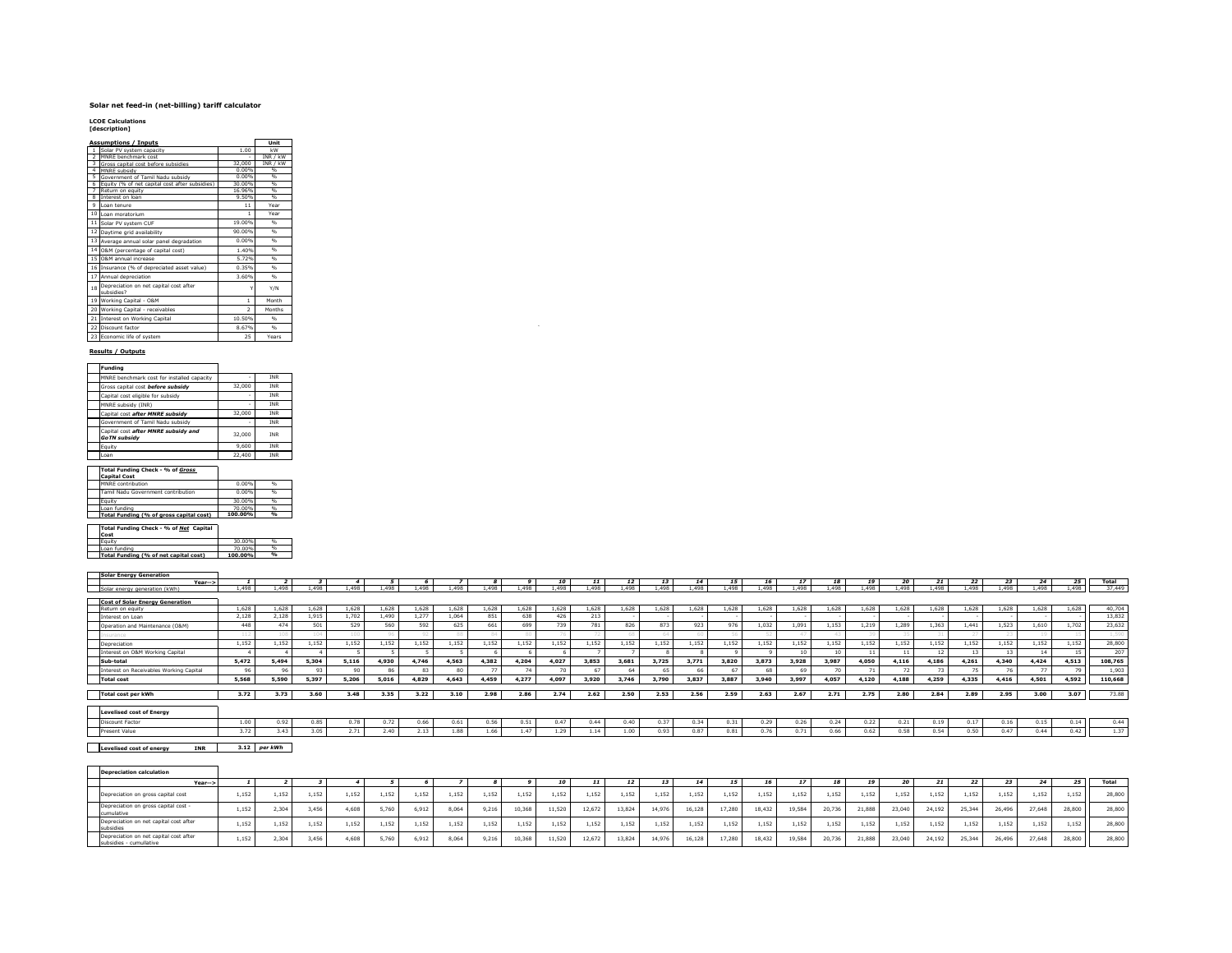| <b>Working Capital Calculation</b>      |        |         |        |      |      |      |      |      |       |                                |                         |                 |     |     |     |     |     |     |     |     |     |     |     |            |     |                  |
|-----------------------------------------|--------|---------|--------|------|------|------|------|------|-------|--------------------------------|-------------------------|-----------------|-----|-----|-----|-----|-----|-----|-----|-----|-----|-----|-----|------------|-----|------------------|
| Year-->                                 |        |         |        |      |      |      |      |      |       |                                | 11                      | 12              |     | 14  | 15  |     |     | 18  | 19  | 20  | 21  | 22  | 23  | 24         | -25 | Total            |
| O&M Working Capital                     |        |         |        |      |      |      |      |      |       |                                | 65                      |                 |     |     |     |     |     | 96  | 102 | 107 | 114 | 120 | 127 | 12A<br>بجد | 142 | 1,969            |
| Interest on O&M Working Capital<br>—    |        |         |        |      |      |      |      |      |       |                                |                         |                 |     |     |     |     | -10 |     |     |     | 12  |     |     |            |     | 207              |
| Receivables Working Capital<br>__       | 912    | 910     | 884    | 853  | 822  | 791  | 760  | 730  | 101   | 671                            | 642                     | 61.             | 621 | 629 | 637 | 645 | 655 | 665 | 675 | 686 | 698 | 710 | 723 | 737        | 752 | 18,127           |
| Interest on Receivables Working Capital |        |         | $\sim$ |      | 86   |      |      |      |       |                                |                         |                 | 65  | 66  |     |     |     |     |     | ,,  |     |     |     |            |     | 1,903            |
|                                         |        |         |        |      |      |      |      |      |       |                                |                         |                 |     |     |     |     |     |     |     |     |     |     |     |            |     |                  |
| <b>Debt Servicing</b>                   |        |         |        |      |      |      |      |      |       |                                |                         |                 |     |     |     |     |     |     |     |     |     |     |     |            |     |                  |
| $Year \rightarrow$                      | $   -$ | -- -- - | —————  | ———— | ———— | ———— | ———— | ———— | ————— | 10<br>$\overline{\phantom{a}}$ | 11 <sup>1</sup><br>---- | 12 <sub>1</sub> | 13  | 14  | 15  | 16  |     | 18  | 19  | 20  | 21  | 22  | 23  | 24         | 25  | Total<br>-- -- - |
|                                         |        |         |        |      |      |      |      |      |       |                                |                         |                 |     |     |     |     |     |     |     |     |     |     |     |            |     |                  |

|                                | 22.400 | $12.40^\circ$  | 20.160 | 7.920    | 5.68   |       | 1.20   | 0.00<br>. טע | 5.720       |                | 1.240 |  |  |  |  |  |  | 22.400 |
|--------------------------------|--------|----------------|--------|----------|--------|-------|--------|--------------|-------------|----------------|-------|--|--|--|--|--|--|--------|
|                                |        | $\sim$<br>7411 |        | 240      | 0.40   |       |        | 2.40         | 0.40<br>741 | 2.240          | 240   |  |  |  |  |  |  | 22.400 |
|                                | 22,400 |                | 7.02   |          |        |       | $\sim$ |              | 1.490       |                |       |  |  |  |  |  |  |        |
|                                | 2.128  | 2.128          | $\sim$ | 23.05.05 | $\sim$ | 222   | $\sim$ |              | 620         | $\overline{1}$ |       |  |  |  |  |  |  | 13837  |
| Total dobt cor<br>uept service | 2.128  | 4,368          | 4.155  | 3,942    | 3.730  | 3.517 | 3,304  | 3,091        | 2,878       | 2,666          | 2,453 |  |  |  |  |  |  | 36,232 |
|                                |        |                |        |          |        |       |        |              |             |                |       |  |  |  |  |  |  |        |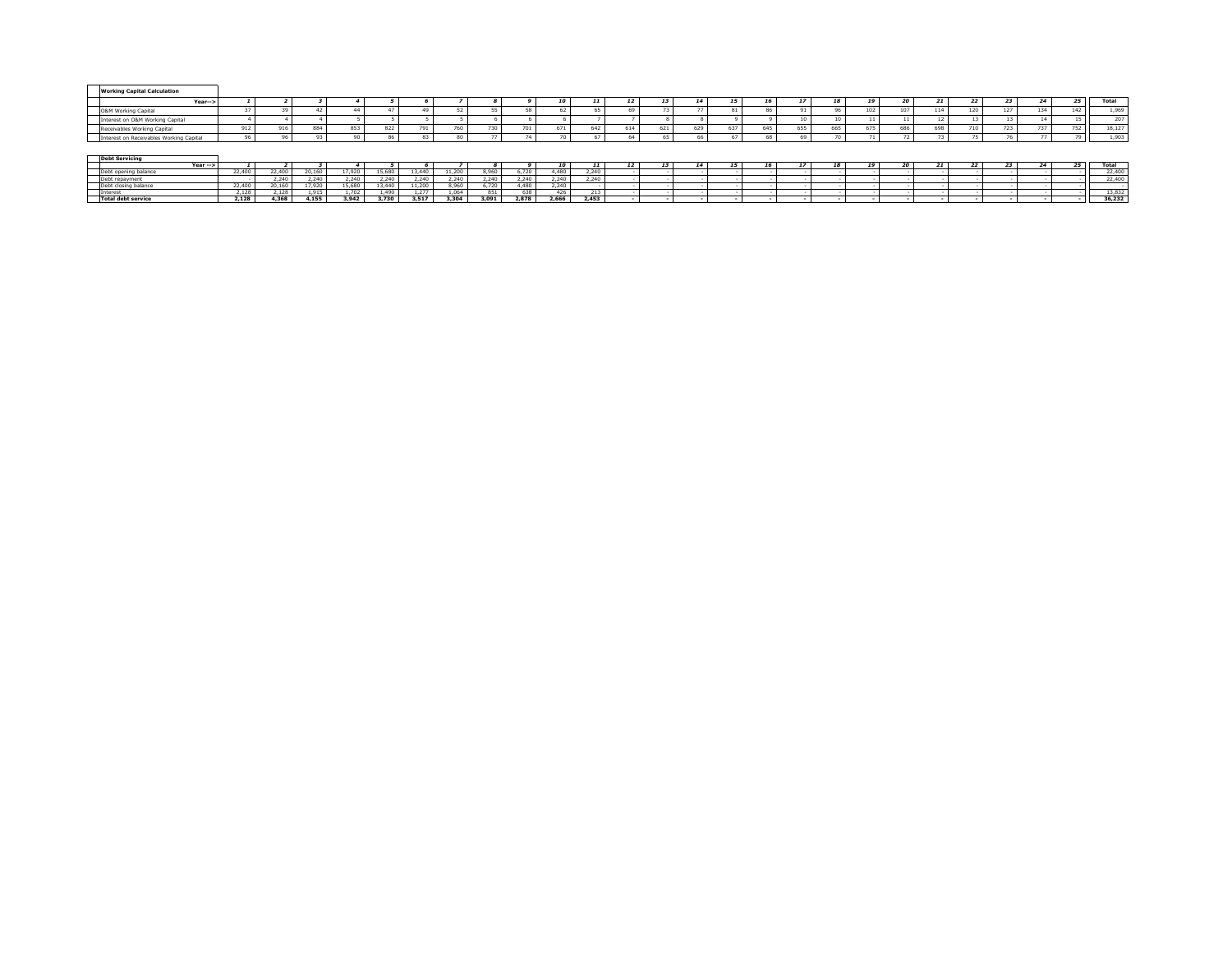### **Solar net feed-in (net-billing) tariff calculator**

**LCOE Calculations [description]**

| <b>Assumptions / Inputs</b>                                    |               | Unit           |
|----------------------------------------------------------------|---------------|----------------|
|                                                                |               |                |
| Solar PV system capacity<br>$\mathbf{1}$                       | 1.00          | kW<br>INR / kW |
| $\overline{2}$<br>MNRE benchmark cost                          |               |                |
| $\overline{\mathbf{3}}$<br>Gross capital cost before subsidies | 41.000        | INR / kW       |
| MNRE subsidy<br>4                                              | 0.00%         | %              |
| 5<br>Government of Tamil Nadu subsidv                          | 0.00%         | $\frac{9}{6}$  |
| 6<br>Equity (% of net capital cost after subsidies)            | 30.00%        | %              |
| $\overline{7}$<br>Return on equity                             | 16.96%        | $\frac{9}{6}$  |
| 8<br>Interest on loan                                          | 9.50%         | %              |
| 9<br>Loan tenure                                               | 11            | Year           |
| 10 Loan moratorium                                             |               | Year           |
| 11 Solar PV system CUF                                         | 19.00%        | 9 <sub>0</sub> |
| 12 Daytime grid availability                                   | 90.00%        | $\frac{9}{6}$  |
| 13 Average annual solar panel degradation                      | 0.00%         | %              |
| 14 O&M (percentage of capital cost)                            | 1.40%         | 96             |
| 15 OSM annual increase                                         | 5.72%         | %              |
| 16 Insurance (% of depreciated asset value)                    | 0.35%         | %              |
| 17 Annual depreciation                                         | 3.60%         | 96             |
| Depreciation on net capital cost after<br>18<br>subsidies?     |               | Y/N            |
| 19 Working Capital - O&M                                       | $\mathbf{1}$  | Month          |
| 20 Working Capital - receivables                               | $\mathcal{P}$ | Months         |
| 21<br>Interest on Working Capital                              | 10.50%        | $\frac{9}{6}$  |
| 22 Discount factor                                             | 8.67%         | 96             |
| 23 Economic life of system                                     | 25            | Years          |

#### **Results / Outputs**

| <b>Funding</b>                                             |        |            |
|------------------------------------------------------------|--------|------------|
| MNRE benchmark cost for installed capacity                 |        | <b>INR</b> |
| Gross capital cost before subsidy                          | 41.000 | <b>INR</b> |
| Capital cost eligible for subsidy                          |        | <b>INR</b> |
| MNRE subsidy (INR)                                         |        | <b>INR</b> |
| Capital cost after MNRE subsidy                            | 41.000 | <b>INR</b> |
| Government of Tamil Nadu subsidy                           |        | <b>INR</b> |
| Capital cost after MNRE subsidy and<br><b>GoTN</b> subsidy | 41.000 | <b>TNR</b> |
| Equity                                                     | 12,300 | <b>TNR</b> |
| Loan                                                       | 28,700 | <b>TNR</b> |

#### **Total Funding Check - % of** *Gross*  **Capital Cost**

| <b>Capital Cost</b>                     |         |          |
|-----------------------------------------|---------|----------|
| MNRE contribution                       | 0.00%   | %        |
| Tamil Nadu Government contribution      | 0.00%   | %        |
| Equity                                  | 30.00%  | %        |
| Loan funding                            | 70.00%  | %        |
| Total Funding (% of gross capital cost) | 100.00% | $\alpha$ |

#### **Total Funding Check - % of** *Net* **Capital Cost**

| Total Funding (% of net capital cost) | 100.00% | %  |
|---------------------------------------|---------|----|
| Loan funding                          | 70.00%  | 96 |
| Faulty                                | 30.00%  | 96 |
| Cost                                  |         |    |

| Year-->. |            |                 |          |            |        |        |             |       |       | 10   |           | 12 <sup>12</sup>     |      |     |          |                     |          |     |       | $-1$               |               |      | 25 I |       |
|----------|------------|-----------------|----------|------------|--------|--------|-------------|-------|-------|------|-----------|----------------------|------|-----|----------|---------------------|----------|-----|-------|--------------------|---------------|------|------|-------|
|          | $\sim$<br> | $\overline{AB}$ | $\Delta$ | $\sqrt{2}$ | $\sim$ | $-100$ | $\sim$<br>. | 1.498 | 1.498 | -498 | $A$ Q $$$ | .<br>$\cdots$<br>490 | .498 | 498 | $\Delta$ | <br>$\sqrt{2}$<br>. | 498<br>. | 498 | <br>. | $  -$<br>.<br>טכד. | 1.00<br>$-10$ | .498 |      | 1.449 |
|          |            |                 |          |            |        |        |             |       |       |      |           |                      |      |     |          |                     |          |     |       |                    |               |      |      |       |

| <b>Cost of Solar Energy Generation</b>  |         |       |       |        |       |       |            |       |       |            |       |       |        |        |         |       |        |       |       |       |       |       |       |       |       |         |
|-----------------------------------------|---------|-------|-------|--------|-------|-------|------------|-------|-------|------------|-------|-------|--------|--------|---------|-------|--------|-------|-------|-------|-------|-------|-------|-------|-------|---------|
| Return on equity                        | 2.086   | nge   |       | .086   |       | ORE   | <b>086</b> | .086  |       | .086       | OBF   | no.   | .086   | 086    | .086    |       |        |       |       |       | .086  |       |       | 086   | .086  | 52,152  |
| Interest on Loan                        | 2,727   | 2.727 | 2,454 | 2.181  | 1,909 | 1,636 | 1,363      | 1.091 | 818   | 545        | 27    |       |        |        |         |       |        |       |       |       |       |       |       |       |       | 17,722  |
| Operation and Maintenance (O&M)         | 574     | 607   | 642   | 678    | 717   | 758   | 801        | 847   | 896   | 947        | 1.001 | 1,058 | 1,119  | 1.183  | 1.251   | 1.322 | 1.398  | 1.478 | 1.562 | 1,652 | 1.746 | 1.846 | 1.952 | 2,063 | 2.181 | 30,278  |
|                                         | $14 -$  |       |       | $-7.0$ |       |       |            |       |       |            |       |       |        |        |         |       |        |       |       |       |       |       |       |       |       | 2.038   |
| Depreciation                            | 1,476   | 1.476 | 1.476 | 1,476  | 1,476 | 1.476 | 476        | 1.476 | 1,476 | .476       | 1.476 | 1,476 | 1,476  | 1.476  | 1,476   | 1,476 | 1,476  | 1,476 | 1,476 | 1.476 | 1.476 | 1.476 | 1.476 | 1.476 | 1.476 | 36,900  |
| Interest on O&M Working Capital         |         |       |       |        |       |       |            |       |       |            |       |       |        | $\sim$ |         |       | $\sim$ |       |       |       | 15    |       |       |       |       | 265     |
| Sub-total                               | 7,011   | 7.039 | 6,796 | 6,555  | 6.317 | 6,080 | 5,846      | 5,615 | 5,386 | 5,160      | 4,936 | 4,716 | 4.772  | 4,832  | 4,895   | 4,962 | 5,033  | 5,108 | 5,188 | 5.273 | 5,364 | 5,459 | 5.561 | 5,668 | 5,782 | 139,355 |
| Interest on Receivables Working Capital |         | 123   |       | 115    | 111   | 106   | 102        |       |       |            |       |       |        |        |         |       |        |       | 91    |       | 04    |       |       |       | 101   | 2.439   |
| <b>Total cost</b>                       | 7,134   | 7.162 | 6.915 | 6,670  | 6.427 | 6.187 | 5.949      | 5.713 | 5,480 | 5,250      | 5,023 | 4.799 | 4.856  | 4.916  | 4.980   | 5.049 | 5.121  | 5.198 | 5,279 | 5,366 | 5,457 | 5,555 | 5.658 | 5.767 | 5,883 | 141,794 |
|                                         |         |       |       |        |       |       |            |       |       |            |       |       |        |        |         |       |        |       |       |       |       |       |       |       |       |         |
| Total cost per kWh                      | 4.76    | 4.78  | 4.62  | 4.45   | 4.29  | 4.13  | 3.97       | 3.81  | 3.66  | 3.50       | 3.35  | 3.20  | 3.24   | 3.28   | 3.32    | 3.37  | 3.42   | 3.47  | 3.52  | 3.58  | 3.64  | 3.71  | 3.78  | 3.85  | 3.93  | 94.66   |
|                                         |         |       |       |        |       |       |            |       |       |            |       |       |        |        |         |       |        |       |       |       |       |       |       |       |       |         |
| <b>Levelised cost of Energy</b>         |         |       |       |        |       |       |            |       |       |            |       |       |        |        |         |       |        |       |       |       |       |       |       |       |       |         |
| Discount Factor                         | 1.00    | 0.92  | 0.85  | 0.78   | 0.72  | 0.66  | 0.61       | 0.56  | 0.5   | 0.47       | 0.44  | 0.40  | 0.37   | 0.34   | 0.31    | 0.29  | 0.26   | 0.24  | 0.22  | 0.21  | 0.19  | 0.17  | 0.16  | 0.15  | 0.14  | 0.44    |
| Designation of Markets                  | $A - T$ | 5.40  | 2.01  | 2.47   | 200   | 22    | 2.41       | 2.32  | . OC  | $\epsilon$ | $+ -$ | 1.20  | $\sim$ | 1.11   | $A$ $A$ | 0.07  | 0.00   | 0.04  | 0.70  | 0.74  | 0.00  | 0.05  | 0.01  | 0.57  | 0.52  | 1.75    |

#### **Levelised cost of energy INR 3.99** *per kWh*

| <b>Levelised cost of Energy</b> |      |              |           |      |             |      |              |      |                   |          |      |      |      |              |             |      |      |                              |      |      |                     |          |                      |                             |              |  |
|---------------------------------|------|--------------|-----------|------|-------------|------|--------------|------|-------------------|----------|------|------|------|--------------|-------------|------|------|------------------------------|------|------|---------------------|----------|----------------------|-----------------------------|--------------|--|
| Discount Facto                  | 1.00 |              | 0.85      |      |             | 0.66 | 0.61<br>u.u⊥ | 0.56 | $\sim$ $\sim$<br> |          | 0.44 | 0.40 | 0.37 | <i>a</i> .34 | <b>U.JI</b> | 0.29 | 0.26 | U.Z4                         | 0.22 | 0.21 | 0.19                | $0.17$ . |                      | 0.15<br>U.13                | $0.14$   $'$ |  |
| __                              | 4.76 | $\sim$       | .<br>5.91 | 3.47 | 200<br>---- | 2.73 | 2.41         | 2.13 | .<br>$\ddotsc$    | عء ا<br> | 1.46 | 1.28 | 1.20 | L. 1.        | 1.04        | 0.97 | 0.90 | $\sim$ $\sim$ $\sim$<br>J.84 | 0.79 | 0.74 | 0.00<br><b>0.PA</b> | 0.65     | 0.01<br><b>U.U.L</b> | A COL<br>. .<br><b>U.JI</b> | 0.53         |  |
|                                 |      |              |           |      |             |      |              |      |                   |          |      |      |      |              |             |      |      |                              |      |      |                     |          |                      |                             |              |  |
| Il eveliced cost of energy      | ---  | 3.99 ner kWh |           |      |             |      |              |      |                   |          |      |      |      |              |             |      |      |                              |      |      |                     |          |                      |                             |              |  |

#### **Depreciation calculation**

| Depreciation calculation                                          |       |       |       |       |       |       |        |        |        |        |        |        |        |        |        |        |                 |        |        |        |        |        |        |        |        |        |
|-------------------------------------------------------------------|-------|-------|-------|-------|-------|-------|--------|--------|--------|--------|--------|--------|--------|--------|--------|--------|-----------------|--------|--------|--------|--------|--------|--------|--------|--------|--------|
| Year-->                                                           |       |       |       |       |       |       |        |        |        |        | 11     | 12     | 13     |        | 15     | 16     | 17 <sub>2</sub> |        |        |        | 21     | 22     | 23     | 24     | 25 l   | Total  |
| Depreciation on gross capital cost                                | 1.476 | .476  | 1.476 | .476  | .476  | 1.476 | 1.476  | 1.476  | 1.476  | 1.476  | 1.476  | 1.476  | 1.476  | 1.476  | 1.476  | 1.476  | 1.476           | 1.476  | 1.476  | 1.476  | .476   | 1.476  | 1.476  | 1.476  | 1.476  | 36,900 |
| Depreciation on gross capital cost -<br>cumulative                | 1.476 | 2.952 | 4.428 | 5.904 | 7,380 | 8.856 | 10,332 | 11,808 | 13,284 | 14,760 | 16,236 | 17.712 | 19,188 | 20.664 | 22,140 | 23,616 | 25,092          | 26,568 | 28,044 | 29,520 | 30,996 | 32,472 | 33,948 | 35,424 | 36,900 | 36,900 |
| Depreciation on net capital cost after<br>subsidies               | 1.476 | .476  | 1.476 | .476  | .476  | 1.476 | 1.476  | 1.476  | 1.476  | 1.476  | 1.476  | 1.476  | 1.476  | 1.476  | 1.476  | 1.476  | 1.476           | 1.476  | 1.476  | 1.476  | 476    | 1.476  | 1.476  | 1.476  | .476   | 36,900 |
| Depreciation on net capital cost after<br>subsidies - cumullative | 1.476 | 2.952 | 4.428 | 5.904 | 7,380 | 8.856 | 10,332 | 11,808 | 13,284 | 14,760 | 16,236 | 17.712 | 19,188 | 20.664 | 22,140 | 23,616 | 25,092          | 26,568 | 28,044 | 29,520 | 30,996 | 32,472 | 33,948 | 35,424 | 36,900 | 36,900 |